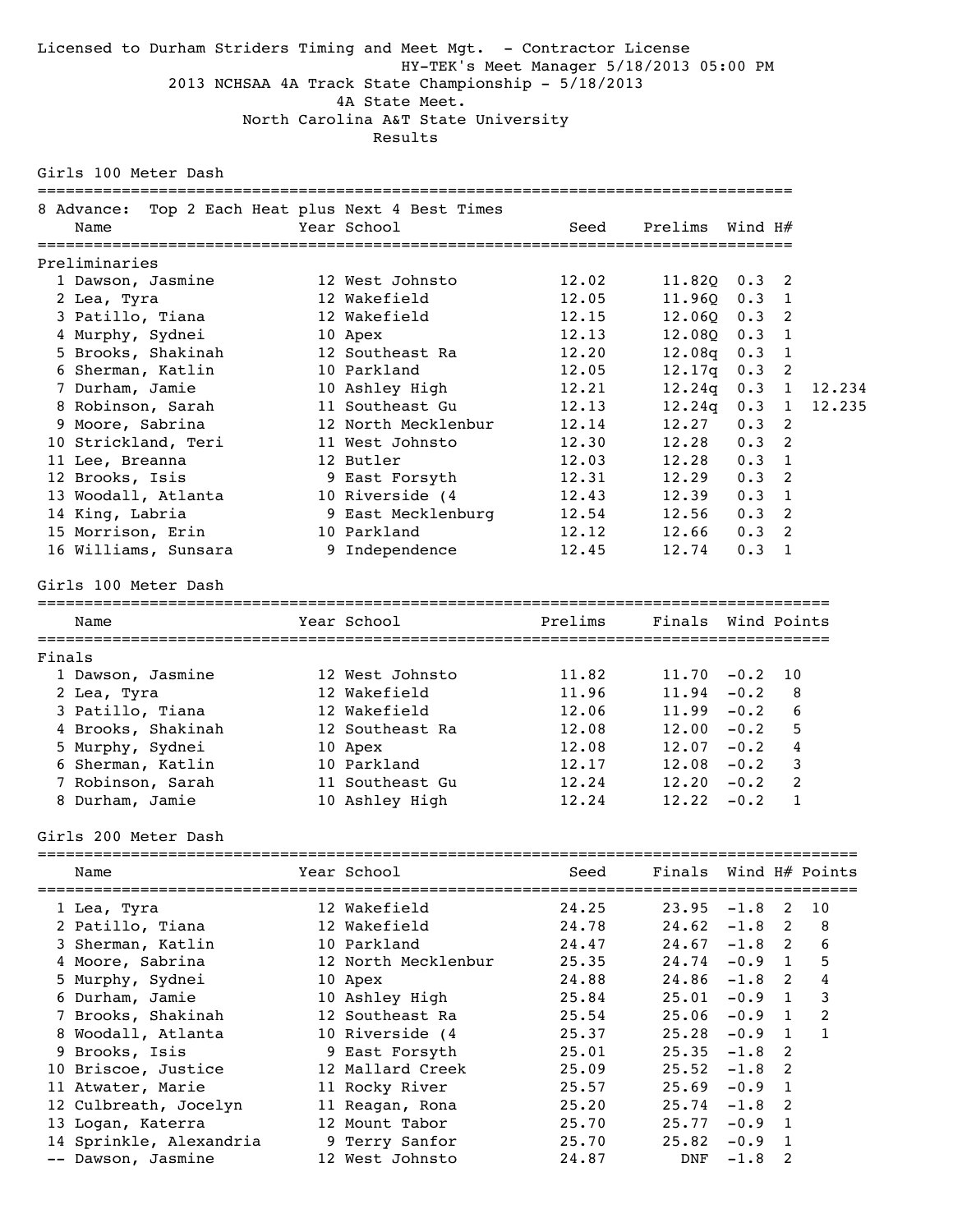Girls 400 Meter Dash

| Name                  | Year School      | Seed    |               | Finals H# Points               |
|-----------------------|------------------|---------|---------------|--------------------------------|
| 1 Patillo, Tiana      | 12 Wakefield     | 56.37   | 55.46         | 2<br>10                        |
| 2 Culbreath, Jocelyn  | 11 Reagan, Rona  | 56.08   | 55.76         | $\overline{2}$<br>8            |
| 3 Ward, JeMay         | 10 Wakefield     | 56.92   | 56.45         | $\overline{2}$<br>6            |
| 4 McNeill, McKinley   | 9 Parkland       | 56.67   | 56.50         | $\overline{2}$<br>5            |
| 5 White, Layla        | 10 Cary          | 55.78   | 57.12         | $\overline{2}$<br>4            |
| 6 Wheeler, Lindsey    | 10 Ardrey Kell   | 58.58   | 57.30         | 3<br>$\mathbf{1}$              |
| 7 Little, Emani       | 12 Britt, Jack   | 58.39   | 57.52         | $\overline{2}$<br>$\mathbf{1}$ |
| 8 Atwater, Marie      | 11 Rocky River   | 57.30   | 58.02         | 2<br>$\mathbf{1}$              |
| 9 Briscoe, Justice    | 12 Mallard Creek | 58.30   | 58.67         | $\mathbf{1}$                   |
| 10 Robinson, Tia      | 10 Wakefield     | 58.14   | 58.84         | 1                              |
| 11 Allen, Jasmine     | 11 Southeast Ra  | 58.11   | 58.94         | 2                              |
| 12 Thomas, Lovasia    | 11 Z.B. Vance    | 59.49   | 59.04         | 1                              |
| 13 Perry, Samara      | 11 Southeast Ra  | 1:01.58 | 1:00.25       | 1                              |
| 14 High, Porchia      | 11 Hoke County   | 59.83   | 1:00.37       | $\mathbf{1}$                   |
| 15 Spigner, Myshale   | 11 Parkland      | 57.19   | 1:00.65       | 2                              |
| Girls 800 Meter Run   |                  |         |               |                                |
| Name                  | Year School      | Seed    | Finals        | Points                         |
| 1 Sullivan, Megan     | 11 Broughton     | 2:16.50 | 2:13.29       | 10                             |
| 2 Moser, Torre        | 12 Apex          | 2:17.80 | 2:15.55       | 8                              |
| 3 Daniel, Gina        | 12 Providence    | 2:20.88 | 2:16.65       | 6                              |
| 4 Greenwalt, Casey    | 11 T.C. Roberson | 2:18.61 | 2:17.45       | 5                              |
| 5 Bateson, Vanessa    | 11 Mount Tabor   | 2:22.57 | 2:19.37       | 4                              |
| 6 Rea, Kelsey         | 12 Pinecrest     | 2:19.58 | 2:19.44       | 3                              |
| 7 Becker, Amanda      | 10 Mount Tabor   | 2:23.32 | 2:19.47       | $\overline{c}$                 |
| 8 Soule, Anastasia    | 10 T.C. Roberson | 2:21.74 | 2:20.39       | $\mathbf{1}$                   |
| 9 McDonnell, Maura    | 12 Green Hope    | 2:17.59 | 2:20.45       |                                |
| 10 Brinson, Brittney  | 11 Reagan, Rona  | 2:24.38 | 2:22.41       |                                |
| 11 Lackey, Charity    | 12 Southeast Ra  | 2:21.47 | 2:22.58       |                                |
| 12 Blue, Mattie       | 12 Broughton     | 2:17.32 | 2:22.70       |                                |
| 13 Kepley, Mason      | 10 High Point C  | 2:24.14 | 2:29.00       |                                |
| 14 Loyd, Kaylie       | 11 Southeast Ra  | 2:22.19 | 2:30.96       |                                |
| 15 Watkins, Abby      | 11 Myers Park    | 2:23.11 | 2:33.24       |                                |
| -- Cunningham, Jennie | 12 Pinecrest     | 2:18.92 | DNF           |                                |
| Girls 1600 Meter Run  |                  |         |               |                                |
| Name                  | Year School      | Seed    | Finals Points |                                |
| 1 Blue, Mattie        | 12 Broughton     | 5:11.55 | 5:02.52       | 10                             |
| 2 Gordon, Brooke      | 12 T.C. Roberson | 5:15.09 | 5:03.16       | 8                              |
| 3 Cunningham, Jennie  | 12 Pinecrest     | 5:11.38 | 5:03.32       | 6                              |
| 4 Ramsey, Blair       | 9 Grimsley       | 5:07.35 | 5:04.24       | 5                              |
|                       |                  |         |               |                                |

 5 Greengrass, Rebekah 10 Panther Cree 5:14.11 5:07.20 4 6 Sullivan, Grace 10 Providence 5:13.45 5:11.45 3 7 McElrath, Anna 11 Independence 5:14.10 5:14.82 2 8 Borton, Chandler 12 R.J. Reynold 5:16.58 5:15.44 1 9 Leonard, Kerry 11 Laney 5:16.67 5:15.99 10 Delaney, Taylor 9 South View 5:17.15 5:16.57 11 Henes, Elly 9 Athens Drive 5:20.35 5:17.08 12 DellaRova, Cierra 9 Enloe 5:17.75 5:17.37 13 Sanborn, Kate 9 Britt, Jack 5:29.79 5:18.51

 14 Churchill, Tori 11 Grimsley 5:17.01 5:21.69 15 Vess, Anna 9 A.C. Reynolds 5:16.77 5:29.55 16 Spencer, Kylie 10 Southeast Gu 5:17.94 5:32.07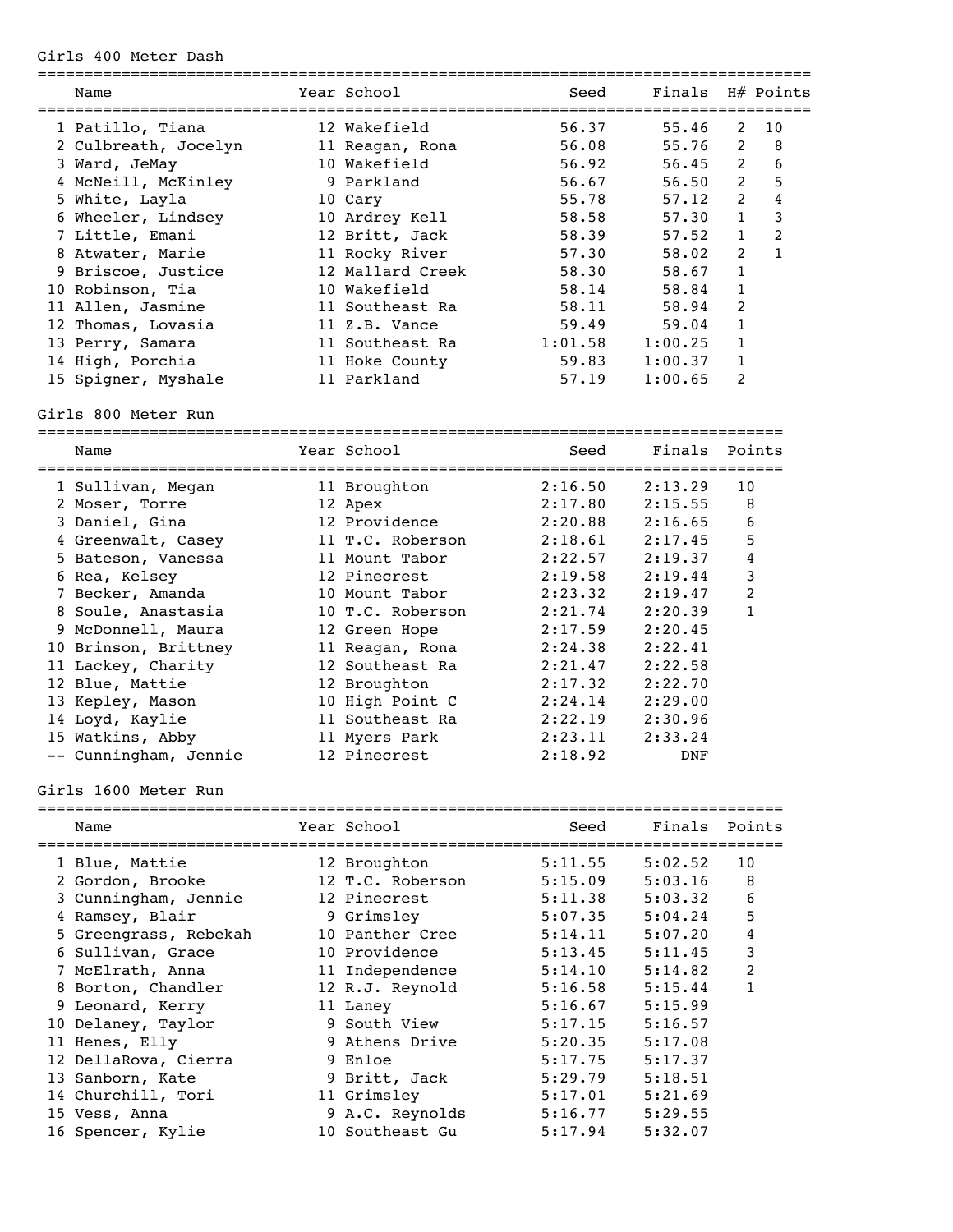## Girls 3200 Meter Run

|        | Name                       | Year School                            | Seed     | Finals             | Points       |                |
|--------|----------------------------|----------------------------------------|----------|--------------------|--------------|----------------|
|        | 1 Kamrani, Pegah           | 12 East Chapel                         | 11:08.98 | 10:47.60           | 10           |                |
|        | 2 Greengrass, Rebekah      | 10 Panther Cree                        | 11:20.57 | 11:01.70           | 8            |                |
|        | 3 Bishop, Bianca           | 10 Providence                          | 11:23.60 | 11:03.20           | 6            |                |
|        | 4 Moore, Kelsey            | 12 Broughton                           | 11:23.36 | 11:04.08           | 5            |                |
|        | 5 Anderson, Lily           | 10 T.C. Roberson                       | 11:27.11 | 11:05.82           | 4            |                |
|        | 6 Montgomery, Kayla        | 11 Mount Tabor                         | 11:29.86 | 11:07.32           | 3            |                |
|        | 7 Gordon, Brooke           | 12 T.C. Roberson                       | 11:34.43 | 11:10.93           | 2            |                |
|        | 8 Payerpaj, Sonia          | 12 Myers Park                          | 11:42.77 | 11:24.07           | $\mathbf{1}$ |                |
|        | 9 Meshaw, Becca            | 11 West Johnsto                        | 11:45.09 | 11:24.33           |              |                |
|        | 10 Harrell, Bridgette      | 10 East Forsyth                        | 11:33.37 | 11:37.42           |              |                |
|        | 11 Enright, Theresa        | 10 Green Hope                          | 11:29.80 | 11:39.29           |              |                |
|        | 12 Ramsey, Blair           | 9 Grimsley                             | 11:36.74 | 11:50.60           |              |                |
|        | 13 Manning, Mulloy         | 11 Pinecrest                           | 12:21.21 | 11:54.15           |              |                |
|        | 14 Sanderson, Morgan       | 12 Hoggard                             | 12:04.63 | 11:56.66           |              |                |
|        | 15 Mcbride, Anna           | 12 Davie County                        | 11:43.02 | 12:19.74           |              |                |
|        | 16 Jensen, Jaleigh         | 11 Pinecrest                           | 12:16.31 | 12:22.59           |              |                |
|        | Girls 100 Meter Hurdles    |                                        |          |                    |              |                |
|        | 8 Advance:                 | Top 2 Each Heat plus Next 4 Best Times |          |                    |              |                |
|        | Name<br>================== | Year School                            | Seed     | Prelims            | Wind H#      |                |
|        | Preliminaries              |                                        |          |                    |              |                |
|        | 1 Williams, Mollie         | 9 Clayton                              | 13.81    | 13.75Q             | 0.3          | 2              |
|        | 2 Williams, Ebony          | 10 Parkland                            | 14.08    | $14.18Q + 0.0$     |              | 1              |
|        | 3 Roberts, Hunter          | 12 Southwest Gu                        | 14.09    | $14.32Q + 0.0$     |              | 1              |
|        | 4 Bygrave, Breanne         | 9 Wakefield                            | 14.66    | 14.500             | 0.3          | 2              |
|        | 5 Moore, Jasmine           | 11 Wakefield                           | 14.70    | 14.58q             | 0.3          | 2              |
|        | 6 Chapman, Shellbi         | 9 Sanderson                            | 14.86    | 14.63q             | 0.3          | 2              |
|        | 7 Riley, Alyiah            | 12 High Point C                        | 14.82    | $14.74q + 0.0$     |              | $\mathbf{1}$   |
|        | 8 Hines, Nyah              | 10 Garner                              | 14.92    | $15.01q + 0.0$     |              | 1              |
|        | 9 Dunston, Hannah          | 10 Knightdale                          | 15.09    | 15.12              | $+0.0$       | $\mathbf{1}$   |
|        | 10 Cunningham, Gabriele    | 10 Mallard Creek                       | 15.14    | 15.15              | 0.3          | 2              |
|        | 11 Watson, Jessica         | 10 Reagan, Rona                        | 14.83    | 15.37              | $+0.0$       | 1              |
|        | 12 Chapman, Sh'naiya       | 11 Southeast Ra                        | 14.86    | 15.53              | 0.3          | 2              |
|        | 13 Drummonds, Taylor       | 12 Watauga                             | 16.09    | 15.64              | $+0.0$       | 1              |
|        | 14 Shaw, Charity           | 12 Southern Dur                        | 15.22    | 15.64              | 0.3          | 2              |
|        | 15 Soule, Kendall          | 10 T.C. Roberson                       | 16.16    | 15.94              | 0.3          | $\overline{2}$ |
|        | 16 Richardson, Mariah      | 11 A.C. Reynolds                       | 16.03    | 16.69              | $+0.0$       | 1              |
|        | Girls 100 Meter Hurdles    |                                        |          |                    |              |                |
|        | Name                       | Year School                            | Prelims  | Finals Wind Points |              |                |
| Finals |                            |                                        |          |                    |              |                |
|        | 1 Williams, Mollie         | 9 Clayton                              | 13.75    | 13.98              | 0.1          | 10             |
|        | 2 Roberts, Hunter          | 12 Southwest Gu                        | 14.32    | 14.10              | 0.1          | 8              |
|        | 3 Williams, Ebony          | 10 Parkland                            | 14.18    | 14.16              | 0.1          | 6              |
|        | 4 Moore, Jasmine           | 11 Wakefield                           | 14.58    | 14.38              | 0.1          | 5              |
|        | 5 Bygrave, Breanne         | 9 Wakefield                            | 14.50    | 14.46              | 0.1          | 4              |
|        | 6 Riley, Alyiah            | 12 High Point C                        | 14.74    | 14.63              | 0.1          | 3              |
|        | 7 Hines, Nyah              | 10 Garner                              | 15.01    | 14.84              | 0.1          | 2              |
|        | 8 Chapman, Shellbi         | 9 Sanderson                            | 14.63    | 17.37              | 0.1          | 1              |
|        | Girls 300 Meter Hurdles    |                                        |          |                    |              |                |
|        | Name                       | Year School                            | Seed     | Finals             | H# Points    |                |
|        | 1 Morrison, Tametris       | 12 Southeast Ra                        | 43.76    | 42.72              | 2            | 10             |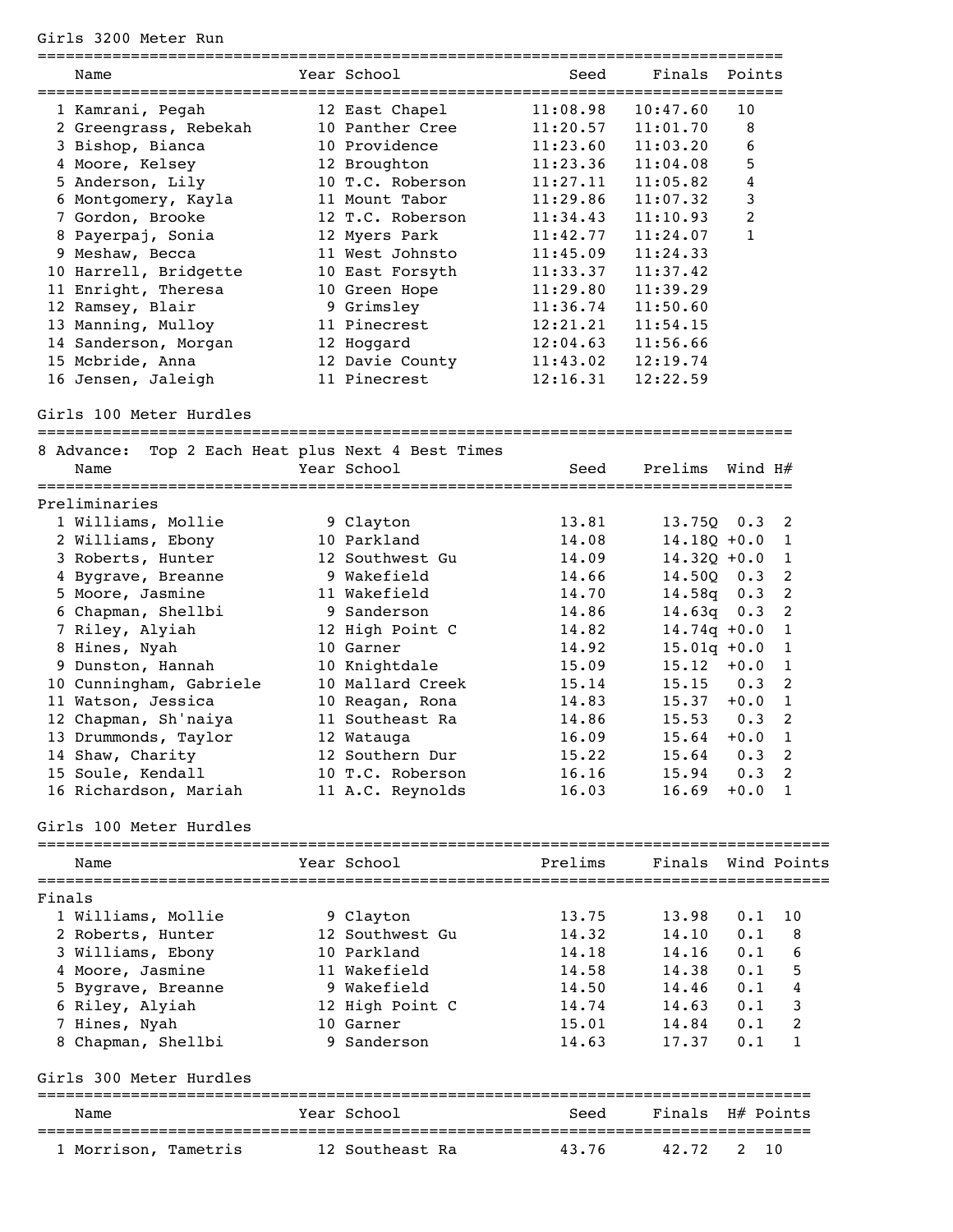| 3 Williams, Ebony<br>2<br>44.37<br>43.58<br>10 Parkland                       | 6 |
|-------------------------------------------------------------------------------|---|
|                                                                               |   |
| 2<br>43.86<br>4 Dye, Daniqua<br>12 Sanderson<br>45.62                         | 5 |
| 2<br>5 Williams, Mollie<br>44.03<br>46.15<br>9 Clayton                        | 4 |
| 11 Wakefield<br>$\mathbf{1}$<br>46.53<br>45.30<br>6 Moore, Jasmine            | 3 |
| $\mathbf{1}$<br>45.74<br>46.69<br>7 Roberts, Hunter<br>12 Southwest Gu        | 2 |
| 2<br>45.88<br>45.76<br>8 Thorne, Kennedy<br>10 Clayton                        | 1 |
| $\mathbf{1}$<br>45.87<br>46.48<br>9 Watson, Jessica<br>10 Reagan, Rona        |   |
| 10 Hillside<br>2<br>10 Harris, Taleya<br>45.89<br>45.88                       |   |
| $\mathbf{1}$<br>11 Cunningham, Gabriele<br>10 Mallard Creek<br>46.22<br>46.20 |   |
| $\mathbf{1}$<br>12 Etheridge, Lauren<br>46.76<br>46.82<br>12 Myers Park       |   |
| 1<br>13 Richardson, Mariah<br>11 A.C. Reynolds<br>47.86<br>46.95              |   |
| 1<br>10 Smith, Ben<br>47.35<br>48.28<br>14 Baker, Evelyn                      |   |
| 48.45<br>10 Olympic<br>46.33<br>15 Awuruonye, Amaka                           |   |
| 2<br>9 Sanderson<br>16 Chapman, Shellbi<br>45.24<br>51.82                     |   |

Girls 4x100 Meter Relay

| 1 Parkland<br>'A'<br>47.22<br>2<br>10<br>47.48<br>1) Mumford, Ila 10<br>2) Morrison, Erin 10<br>3) Sherman, Katlin 10<br>4) Bryant, Miaysha<br>2 Southeast Raleigh<br>'A'<br>47.23<br>47.53<br>2<br>8<br>1) Chavis, Kayla<br>2) Howell, Jacklyn 11<br>3) Anderson, Brittney<br>4) Brooks, Shakinah 12<br>3 Butler<br>$^{\prime}$ A $^{\prime}$<br>48.27<br>2<br>6<br>47.85<br>1) Peebles, Lisa 11<br>2) McCarthy, Felicia 12<br>3) Davis, Alexis 11<br>4) Lee, Breanna 12<br>4 Southeast Guilford 'A'<br>5<br>48.96<br>48.05<br>2<br>1) Robinson, Sarah 11<br>2) David, Destiny 11<br>4) Ervin, Daijia 12 | School            |
|-----------------------------------------------------------------------------------------------------------------------------------------------------------------------------------------------------------------------------------------------------------------------------------------------------------------------------------------------------------------------------------------------------------------------------------------------------------------------------------------------------------------------------------------------------------------------------------------------------------|-------------------|
|                                                                                                                                                                                                                                                                                                                                                                                                                                                                                                                                                                                                           |                   |
|                                                                                                                                                                                                                                                                                                                                                                                                                                                                                                                                                                                                           |                   |
|                                                                                                                                                                                                                                                                                                                                                                                                                                                                                                                                                                                                           |                   |
|                                                                                                                                                                                                                                                                                                                                                                                                                                                                                                                                                                                                           |                   |
|                                                                                                                                                                                                                                                                                                                                                                                                                                                                                                                                                                                                           |                   |
|                                                                                                                                                                                                                                                                                                                                                                                                                                                                                                                                                                                                           |                   |
|                                                                                                                                                                                                                                                                                                                                                                                                                                                                                                                                                                                                           |                   |
|                                                                                                                                                                                                                                                                                                                                                                                                                                                                                                                                                                                                           |                   |
|                                                                                                                                                                                                                                                                                                                                                                                                                                                                                                                                                                                                           |                   |
|                                                                                                                                                                                                                                                                                                                                                                                                                                                                                                                                                                                                           |                   |
|                                                                                                                                                                                                                                                                                                                                                                                                                                                                                                                                                                                                           |                   |
|                                                                                                                                                                                                                                                                                                                                                                                                                                                                                                                                                                                                           | 3) Smith, Asia 12 |
| 5 West Johnston 'A'<br>48.14<br>48.26<br>2<br>4                                                                                                                                                                                                                                                                                                                                                                                                                                                                                                                                                           |                   |
| 1) Smith, Tenney 10<br>2) Strickland, Teri 11                                                                                                                                                                                                                                                                                                                                                                                                                                                                                                                                                             |                   |
| 3) Dawson, Jasmine 12<br>4) Strickland, Tori 11                                                                                                                                                                                                                                                                                                                                                                                                                                                                                                                                                           |                   |
| 6 T.C. Roberson<br>'A'<br>48.59<br>48.66<br>2<br>3                                                                                                                                                                                                                                                                                                                                                                                                                                                                                                                                                        |                   |
| 1) Crawley, Brittany 11<br>2) Arnaut, Dasha 10                                                                                                                                                                                                                                                                                                                                                                                                                                                                                                                                                            |                   |
| 4) Whiteside, Arianna 11<br>3) Copney, Zakeyah 11                                                                                                                                                                                                                                                                                                                                                                                                                                                                                                                                                         |                   |
| 7 Holly Springs 'A'<br>49.40<br>48.79<br>2<br>1                                                                                                                                                                                                                                                                                                                                                                                                                                                                                                                                                           |                   |
| 1) Cawthon, Ashley 10<br>2) Prince, Tunisia 12                                                                                                                                                                                                                                                                                                                                                                                                                                                                                                                                                            |                   |
| 3) Billingsley, Ryian --<br>4) Lee, Alexis 10                                                                                                                                                                                                                                                                                                                                                                                                                                                                                                                                                             |                   |
| 8 West Mecklenburg 'A'<br>48.74<br>48.84<br>2<br>1                                                                                                                                                                                                                                                                                                                                                                                                                                                                                                                                                        |                   |
| 1) Roach, Melanie<br>2) Baskins, Star Asia                                                                                                                                                                                                                                                                                                                                                                                                                                                                                                                                                                |                   |
| 4) Thorn, Toni 12<br>3) Laughlin, Marquisa                                                                                                                                                                                                                                                                                                                                                                                                                                                                                                                                                                |                   |
| 9 Millbrook 'A'<br>49.59<br>49.34<br>1                                                                                                                                                                                                                                                                                                                                                                                                                                                                                                                                                                    |                   |
| 1) Jones, Jaleah<br>2) Lewis, Kaila 9<br>4) Lewis, Tiffani 12                                                                                                                                                                                                                                                                                                                                                                                                                                                                                                                                             |                   |
| 3) Pryor, Cailin<br>10 Dudley 'A'<br>50.26<br>49.50<br>1                                                                                                                                                                                                                                                                                                                                                                                                                                                                                                                                                  |                   |
| 1) Reid, Janera 11<br>2) White, Dasja 10                                                                                                                                                                                                                                                                                                                                                                                                                                                                                                                                                                  |                   |
| 3) Brown, Kieara 11<br>4) Murray, Kedra                                                                                                                                                                                                                                                                                                                                                                                                                                                                                                                                                                   |                   |
| 11 Garner 'A'<br>49.45<br>49.65<br>$\mathbf{1}$                                                                                                                                                                                                                                                                                                                                                                                                                                                                                                                                                           |                   |
| 1) Hines, Nyah 10<br>2) Chandler, Khai                                                                                                                                                                                                                                                                                                                                                                                                                                                                                                                                                                    |                   |
| 3) Eason, Jocelyn<br>4) Clarke, Lacherie                                                                                                                                                                                                                                                                                                                                                                                                                                                                                                                                                                  |                   |
| 12 Terry Sanford 'A'<br>49.37<br>49.70<br>1                                                                                                                                                                                                                                                                                                                                                                                                                                                                                                                                                               |                   |
| 1) Sprinkle, Alexandria 9<br>2) Udoh, Ona 9                                                                                                                                                                                                                                                                                                                                                                                                                                                                                                                                                               |                   |
| 3) McNair, Angelica 10<br>4) Elliott, Kylie 12                                                                                                                                                                                                                                                                                                                                                                                                                                                                                                                                                            |                   |
| 13 Mount Tabor 'A'<br>49.93<br>49.72<br>1                                                                                                                                                                                                                                                                                                                                                                                                                                                                                                                                                                 |                   |
| 1) Glenn, Chrishauna 10<br>2) Purdy, Alexis 10                                                                                                                                                                                                                                                                                                                                                                                                                                                                                                                                                            |                   |
| 3) Mack, Lanetia 12<br>4) Logan, Katerra 12                                                                                                                                                                                                                                                                                                                                                                                                                                                                                                                                                               |                   |
| 14 A.C. Reynolds 'A'<br>49.63<br>49.88<br>1                                                                                                                                                                                                                                                                                                                                                                                                                                                                                                                                                               |                   |
| 1) Griffin, Reagine<br>2) Fletcher, Whitney                                                                                                                                                                                                                                                                                                                                                                                                                                                                                                                                                               |                   |
| 3) Bryan, Chenell 12<br>4) Lee, Lidera                                                                                                                                                                                                                                                                                                                                                                                                                                                                                                                                                                    |                   |
| 15 Broughton<br>'A'<br>49.42<br>50.48<br>$\mathbf{1}$                                                                                                                                                                                                                                                                                                                                                                                                                                                                                                                                                     |                   |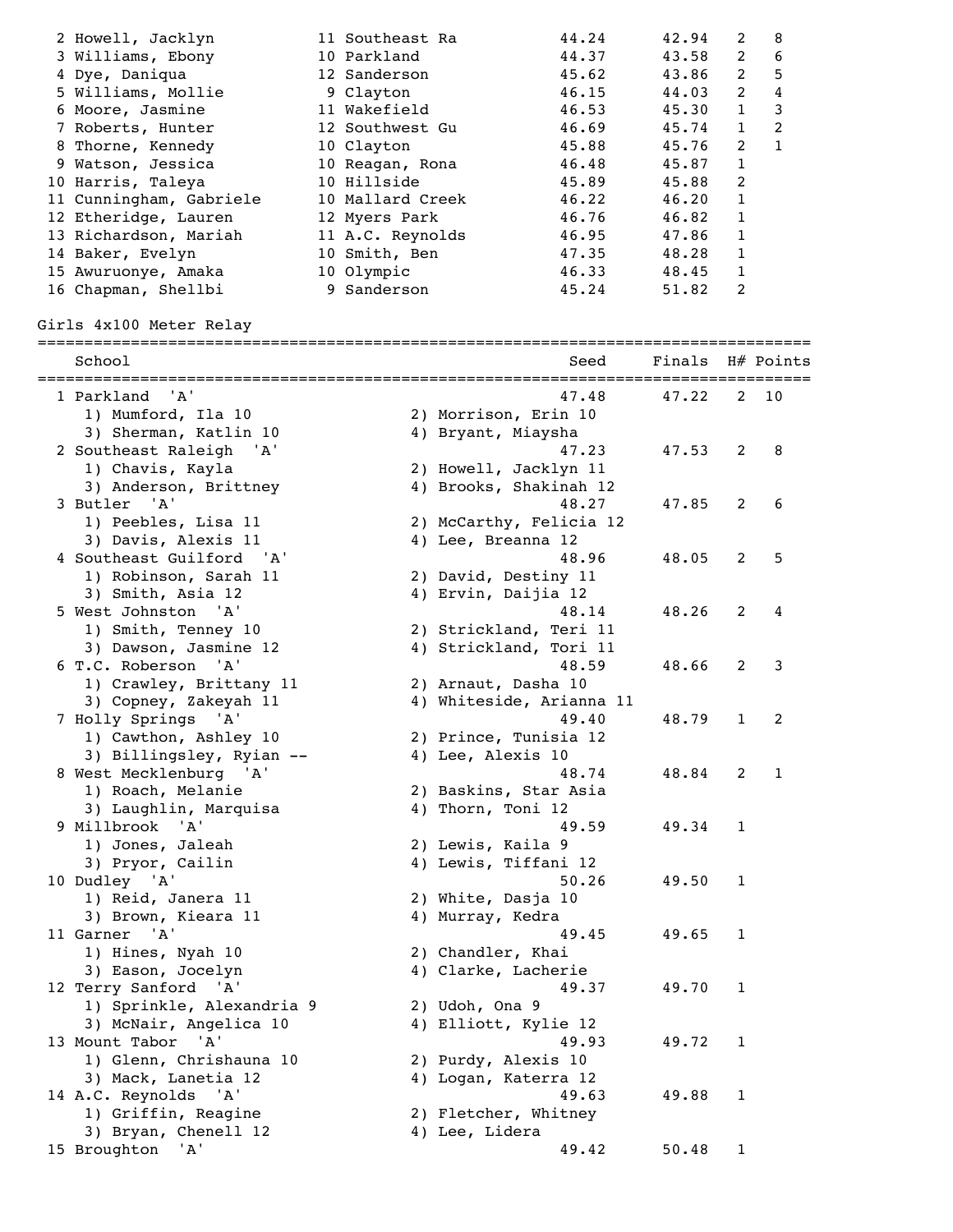3) Paylor, Belle<br>-- Wakefield 'A' 1) Bygrave, Breanne 9 2) Lea, Tyra 12 3) Sanders, Dasia 10 4) Moore, Jasmine 11

1) Wilkins, Deja (2) Foster, Jamella<br>3) Paylor, Belle (2) 4) Bailey, Olivia

## Girls 4x200 Meter Relay

| School                     | Seed                     | Finals  |   | H# Points |
|----------------------------|--------------------------|---------|---|-----------|
| 1 Parkland<br>'A'          | 1:38.15                  | 1:37.83 | 2 | 10        |
| 1) Spigner, Myshale 11     | 2) Sherman, Katlin 10    |         |   |           |
| 3) Williams, Ebony 10      | 4) Morrison, Erin 10     |         |   |           |
| 2 West Johnston<br>'A'     | 1:41.34                  | 1:40.57 | 2 | 8         |
| 1) Smith, Tenney 10        | 2) Strickland, Teri 11   |         |   |           |
| 3) Strickland, Tori 11     | 4) Dawson, Jasmine 12    |         |   |           |
| 3 Mallard Creek 'A'        | 1:41.27                  | 1:40.97 | 2 | 6         |
| 1) Cunningham, Gabriele 10 | 2) McDonald, Jodi-Ann 10 |         |   |           |
| 3) Mickle, Mictasha 11     | 4) Briscoe, Justice 12   |         |   |           |
| 4 West Mecklenburg 'A'     | 1:42.31                  | 1:41.00 | 2 | 5         |
| 1) Roach, Melanie          | 2) Baskins, Star Asia    |         |   |           |
| 3) Laughlin, Marquisa      | 4) Thorn, Toni 12        |         |   |           |
| 5 Southeast Raleigh<br>'A' | 1:42.22                  | 1:41.07 | 2 | 4         |
| 1) Anderson, Brittney      | 2) Allen, Jasmine 11     |         |   |           |
| 3) Howell, Jacklyn 11      | 4) Morrison, Tametris 12 |         |   |           |
| 6 Southeast Guilford 'A'   | 1:42.89                  | 1:41.22 | 1 | 3         |
| 1) Robinson, Sarah 11      | 2) Shaw, Deztini 9       |         |   |           |
| 3) Smith, Asia 12          | 4) Ervin, Daijia 12      |         |   |           |
| 7 Wakefield<br>'A'         | 1:43.19                  | 1:41.91 | 1 | 2         |
| 1) Robinson, Tia 10        | 2) Bygrave, Breanne 9    |         |   |           |
| 3) Lawson, Jordan 12       | 4) Ward, JeMay 10        |         |   |           |
| 8 Hoke County 'A'          | 1:41.33                  | 1:42.01 | 2 | 1         |
| 1) Thomas, Kaitlyn 11      | 2) King, Mikayla 9       |         |   |           |
| 3) Harris, Tiara 11        | 4) High, Porchia 11      |         |   |           |
| 9 T.C. Roberson<br>' A'    | 1:42.10                  | 1:42.04 | 2 |           |
| 1) Crawley, Brittany 11    | 2) Arnaut, Dasha 10      |         |   |           |
| 3) Copney, Zakeyah 11      | 4) Whiteside, Arianna 11 |         |   |           |
| 10 Mount Tabor<br>'A'      | 1:43.91                  | 1:42.76 | 1 |           |
| 1) Glenn, Chrishauna 10    | 2) Preston, Gustell 12   |         |   |           |
| 3) Purdy, Alexis 10        | 4) Logan, Katerra 12     |         |   |           |
| 11 Terry Sanford 'A'       | 1:43.16                  | 1:43.03 | 1 |           |
| 1) Sprinkle, Alexandria 9  | 2) Udoh, Ona 9           |         |   |           |
| 3) McNair, Angelica 10     | 4) Elliott, Kylie 12     |         |   |           |
| 12 Cary 'A'                | 1:43.29                  | 1:43.37 | 1 |           |
| 1) Hackney, Charminique -- | 2) Simmons, Nzinga 12    |         |   |           |
| 3) Rowell, Desi 10         | 4) White, Layla 10       |         |   |           |
| 13 Millbrook<br>'A'        | 1:43.38                  | 1:43.54 | 1 |           |
| 1) Pryor, Cameren 10       | 2) Lewis, Kaila 9        |         |   |           |
| 3) Pryor, Cailin           | 4) Lewis, Tiffani 12     |         |   |           |
| 14 Dudley 'A'              | 1:47.02                  | 1:45.33 | 1 |           |
| 1) White, Dasja 10         | 2) Jackson, Abriya 10    |         |   |           |
| 3) Jones, Tabitha 10       | 4) Walker, Jessica 11    |         |   |           |
| 15 Broughton<br>'A'        | 1:42.23                  | 1:45.67 | 2 |           |
| 1) Wilkins, Deja           | 2) Foster, Jamella       |         |   |           |
| 3) Paylor, Belle           | 4) Bailey, Olivia        |         |   |           |
| -- Butler 'A'              | 1:43.95                  | DNF     | 1 |           |
| 1) Glenn, Maxine 10        | 2) McCarthy, Felicia 12  |         |   |           |
| 3) Davis, Alexis 11        | 4) Lee, Breanna 12       |         |   |           |
| Girls 4x400 Meter Relay    |                          |         |   |           |
|                            |                          |         |   |           |

| ∍. |  | H# |
|----|--|----|
|    |  |    |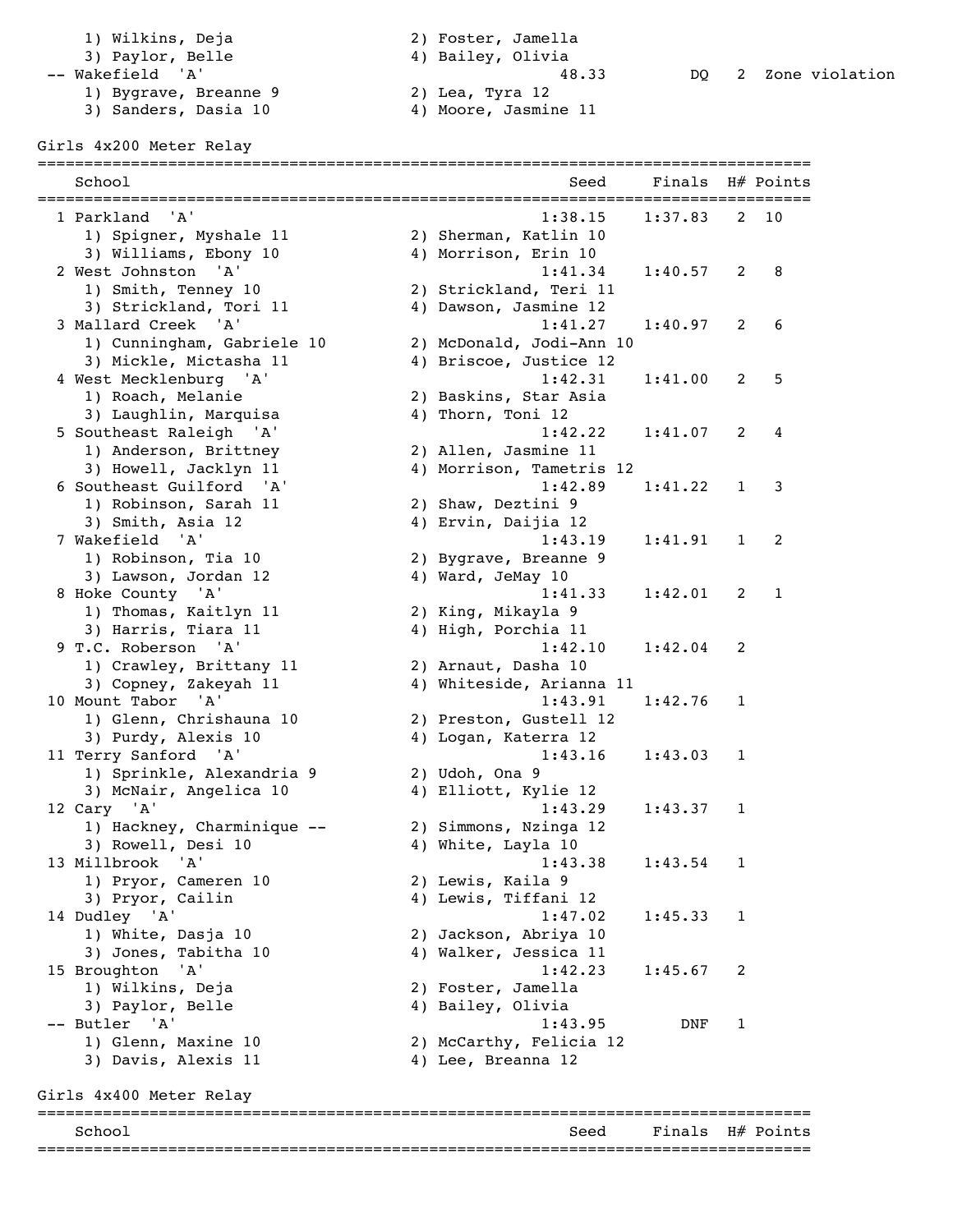1 Parkland 'A' 3:59.36 3:47.70 2 10 1) Spigner, Myshale 11 2) Morrison, Erin 10 3) McNeill, McKinley 9 4) Williams, Ebony 10 2 Southeast Raleigh 'A' 3:55.72 3:48.71 2 8 1) Howell, Jacklyn 11 2) Morrison, Tametris 12 3) Allen, Jasmine 11 4) Lackey, Charity 12 3 Cary 'A' 3:59.69 3:51.01 2 6 1) Hoffert, Sarah 10 2) White, Layla 10 3) Brown, Julia 10 4) Martin, Zoe 12 4 Wakefield 'A' 3:53.93 3:51.86 2 5 1) Jones, Dejah 11 2) Ward, JeMay 10 3) Robinson, Tia 10 4) Patillo, Tiana 12 5 Sanderson 'A' 3:59.18 3:55.34 2 4 1) Nichols, Kayli 11 2) Strong, Kameron 9 3) Chapman, Imani 10 4) Dye, Daniqua 12 6 West Mecklenburg 'A' 3:56.53 3:56.63 2 3 1) Roach, Melanie 2) Laughlin, Marquisa 3) Thorn, Toni 12 4) Baskins, Star Asia 7 Apex 'A' 4:04.05 4:00.13 2 2 1) Murphy, Sydnei 10 2) Mazanec, Katie 10 3) Czarnecki, Christy 12 4) Robinson, Gabby 12 8 Clayton 'A' 4:06.95 4:00.84 1 1 1) McFarland, Hillary 2) Thorne, Kennedy 10 3) Mars, Tamia 4) Williams, Mollie 9 9 Reagan, Ronald W 'A' 4:11.08 4:01.47 1 1) Brinson, Brittney 11 2) Culbreath, Jocelyn 11 3) Sheets, Jordan 9 4) Watson, Jessica 10 10 Hoke County 'A' 4:05.13 4:02.44 1 1) Harris, Tiara 11 2) High, Porchia 11 3) King, Mikayla 9 4) Pate, Courtney 11 11 Rocky River 'A' 4:07.50 4:05.32 1 1) Carter, Dashalea 10 2) Smith, Mya 9 3) Harrington, Destinie 4) Atwater, Marie 11 12 Ardrey Kell 'A' 4:09.18 4:09.32 1 1) Wheeler, Lindsey 10 2) Ondrof, Bailey 10 3) Mathew, Skylar 9 4) Blue, Sydney 10 13 Pinecrest 'A' 4:05.78 4:10.10 1 1) Rea, Kelsey 12 2) Stone, Christina 12 3) West, Grace 9 4) Cunningham, Jennie 12 14 Mount Tabor 'A' 4:06.21 4:12.76 1 1) Preston, Gustell 12 2) Purdy, Alexis 10 3) Tyson, Miranda 12 4) Logan, Katerra 12 15 Dudley 'A' 4:09.22 4:13.93 1 1) Jackson, Abriya 10 2) Jones, Tabitha 10 3) Gooden, Jazmine 9 4) Walker, Jessica 11 Girls 4x800 Meter Relay ================================================================================ School Seed Finals Points ================================================================================ 1 Broughton 'A' 9:24.21 9:10.26 10 1) Moore, Kelsey 12 2) Gizlice, Ayla 10 3) Blue, Mattie 12 4) Sullivan, Megan 11 2 Cary 'A' 9:28.75 9:18.12 8 1) Martin, Zoe 12 2) Averette, Lydia 11 3) Brown, Julia 10 4) Hoffert, Sarah 10 3 Southeast Raleigh 'A' 9:36.44 9:19.09 6 1) Williams, Brittany 2) Loyd, Kaylie 11 3) Morrison, Tametris 12 4) Lackey, Charity 12 4 Providence 'A' 9:25.03 9:19.77 5 1) Bishop, Bianca 10 2) Sullivan, Grace 10 3) Glova, Kayla 9 4) Daniel, Gina 12 5 T.C. Roberson 'A' 9:26.77 9:21.27 4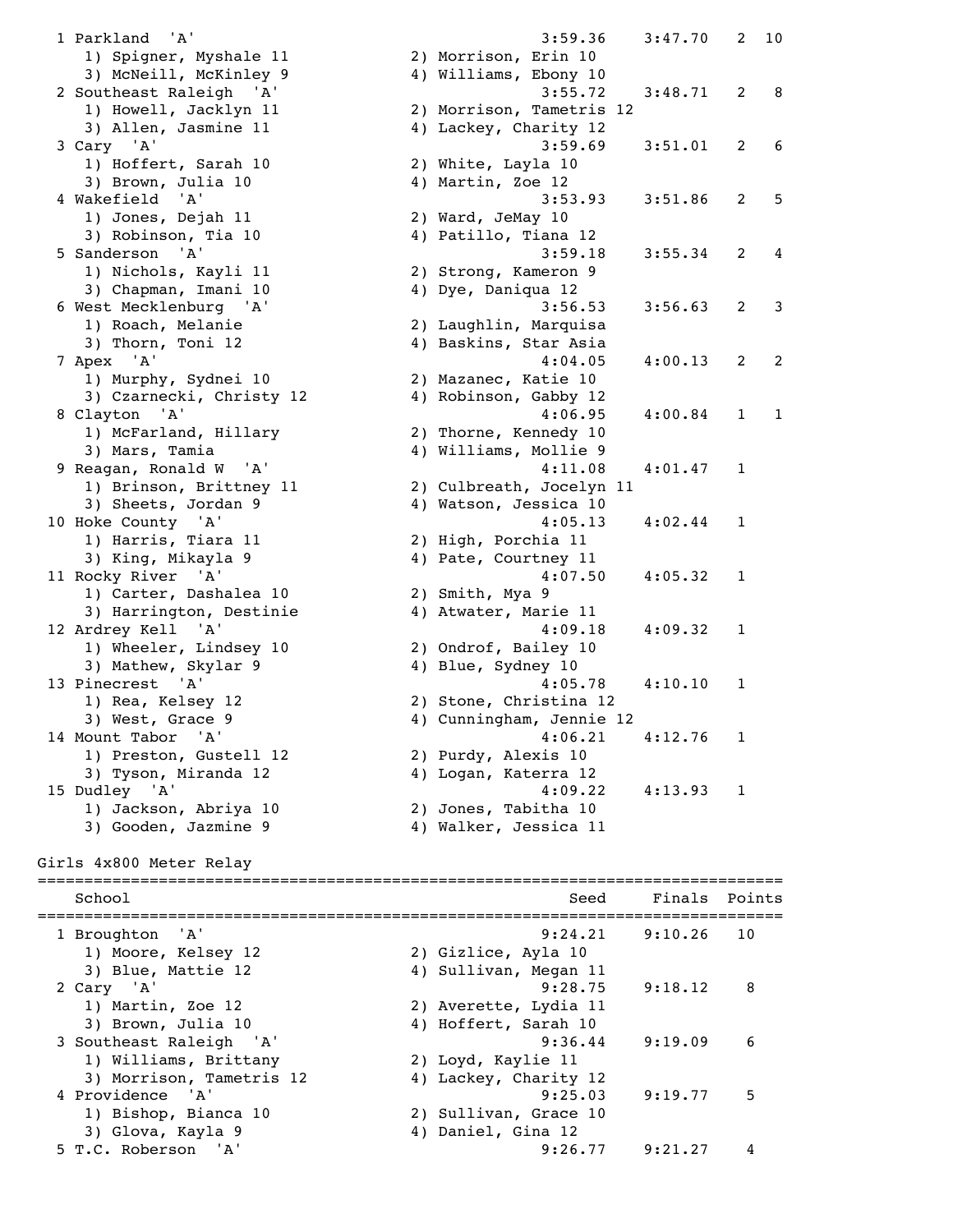| 1) Gordon, Brooke 12      | 2) Anderson, Lily 10               |  |
|---------------------------|------------------------------------|--|
| 3) Soule, Anastasia 10    | 4) Greenwalt, Casey 11             |  |
| 6 Grimsley 'A'            | 9:42.18<br>9:27.98<br>3            |  |
| 1) Ramsey, Blair 9        | 2) Ubertini, Caty 12               |  |
| 3) Churchill, Tori 11     | 4) Gilstrap, Sydney 10             |  |
| 7 Ardrey Kell 'A'         | 9:52.71<br>9:39.34<br>2            |  |
| 1) Foreman, Sydney 11     | 2) Teague, Sydney 12               |  |
| 3) Teague, Samantha 12    | 4) Whalen, Erin 9                  |  |
| 8 Myers Park 'A'          | 9:48.82<br>9:43.24<br>$\mathbf{1}$ |  |
| 1) Prouty, Mary 10        | 2) Payerpaj, Sonia 12              |  |
| 3) Henderson, Hannah      | 4) Watkins, Abby 11                |  |
| 9 Green Hope 'A'          | 9:43.43<br>9:51.52                 |  |
| 1) Hall, Kayla 9          | 2) Tomasi, Katie 9                 |  |
| 3) Zierzynski, Julia      | 4) Wood, Sheridan 9                |  |
| 10 Leesville Road 'A'     | 9:44.96<br>9:58.26                 |  |
| 1) Butler, Chelsea 11     | 2) Winchel, Sydney 9               |  |
| 3) Bigelow, Sarah 11      | 4) Hemming, Taylor 9               |  |
| 11 West Forsyth 'A'       | 10:04.38<br>10:05.77               |  |
| 1) Newsome, Mackenzie 10  | 2) Smith, Ashley 9                 |  |
| 3) Hayes, Kathryn 12      | 4) Spencer, Ellen 9                |  |
| 12 Pinecrest 'A'          | 10:21.48<br>10:21.33               |  |
| 1) Pressley, Sarah 12     | 2) Klug, Sarah                     |  |
| 3) Matti, Zia 11          | 4) Von Cannon, Rachel 9            |  |
| 13 Ashley High School 'A' | 10:27.85<br>10:22.09               |  |
| 1) Bourdeau, Julia 9      | 2) Williams, Lindsey 9             |  |
| 3) Westra, Sydney 9       | 4) Marraccini, Morgan 10           |  |
| 14 Hoggard 'A'            | 10:21.34<br>10:27.74               |  |
| 1) Sanderson, Morgan 12   | 2) Hulbert, Madeline               |  |
| 3) Magill, Elizabeth      | 4) Snider, Rachel                  |  |
| 15 Mount Tabor 'A'        | 9:48.90<br>10:32.75                |  |
| 1) Oliver, Susie 10       | 2) Farney, Rhiannon 11             |  |
| 3) Leak, Katherine 12     | 4) O'Neil, Kat                     |  |
| 16 Reagan, Ronald W 'A'   | 9:50.60<br>10:52.87                |  |
| 1) Brinson, Brittney 11   | 2) Grimes, Emily 12                |  |
| 3) Jameson, Erin 10       | 4) Beauchamp, Julia 10             |  |

Girls High Jump

| Name                    | Year School       | Seed        | Finals      |       | Points       |
|-------------------------|-------------------|-------------|-------------|-------|--------------|
| 1 Preston, Gustell      | 12 Mount Tabor    | $5 - 04.00$ | $5 - 06.00$ | 1.67m | 10           |
| 2 Starege, Anisia       | 12 T.C. Roberson  | $5 - 04.00$ | $5 - 06.00$ | 1.67m | 8            |
| 3 Roberts, Makaila      | 10 Reagan, Rona   | $5 - 02.00$ | $5 - 04.00$ | 1.62m | 5.50         |
| 3 Hunter, Keimaya       | 11 Mallard Creek  | $5 - 02.00$ | $5 - 04.00$ | 1.62m | 5.50         |
| 5 Bell, Amara           | 12 Southeast Ra   | $5 - 06.00$ | $5 - 04.00$ | 1.62m | 4            |
| 6 Blue, Sydney          | 10 Ardrey Kell    | $5 - 02.00$ | $5 - 04.00$ | 1.62m | 3            |
| 7 Culbreath, Jocelyn    | 11 Reagan, Rona   | $5 - 08.00$ | $5 - 04.00$ | 1.62m | 2            |
| 8 Williamson, Alexis    | 12 Southeast Ra   | $5 - 02.00$ | $5 - 02.00$ | 1.57m | $\mathbf{1}$ |
| 9 Williams, Kristen     | 11 Hough, William | $5 - 02.00$ | $5 - 00.00$ | 1.52m |              |
| 9 Lewis, Kylah          | 11 Grimsley       | $5 - 02.00$ | $5 - 00.00$ | 1.52m |              |
| 9 Muddiman, Caitlin     | 9 Apex            | $5 - 02.00$ | $5 - 00.00$ | 1.52m |              |
| 12 Lee, Kristen         | 12 Wakefield      | $5 - 00.00$ | $5 - 00.00$ | 1.52m |              |
| 13 Redmond, Demetria    | 9 Laney           | $5 - 02.00$ | $4 - 10.00$ | 1.47m |              |
| 13 Thorpe, Tamara       | 11 Northern Dur   | $5 - 02.00$ | $4 - 10.00$ | 1.47m |              |
| 15 Schwerbrock, Pauline | 11 Green Hope     | $5 - 00.00$ | $4 - 10.00$ | 1.47m |              |
| -- McLendon, Hannah     | 11 Laney          | $5 - 02.00$ | NH          |       |              |
| Girls Pole Vault        |                   |             |             |       |              |

| Name                            | Year School             | Seed                         | Finals                       | Points                   |
|---------------------------------|-------------------------|------------------------------|------------------------------|--------------------------|
| 1 Lee, Kristen<br>2 Eaton, Anna | 12 Wakefield<br>10 Apex | $13 - 05.00$<br>$10 - 06.00$ | $13 - 00.00$<br>$12 - 00.00$ | 3.96m 10<br>3.65m<br>- 8 |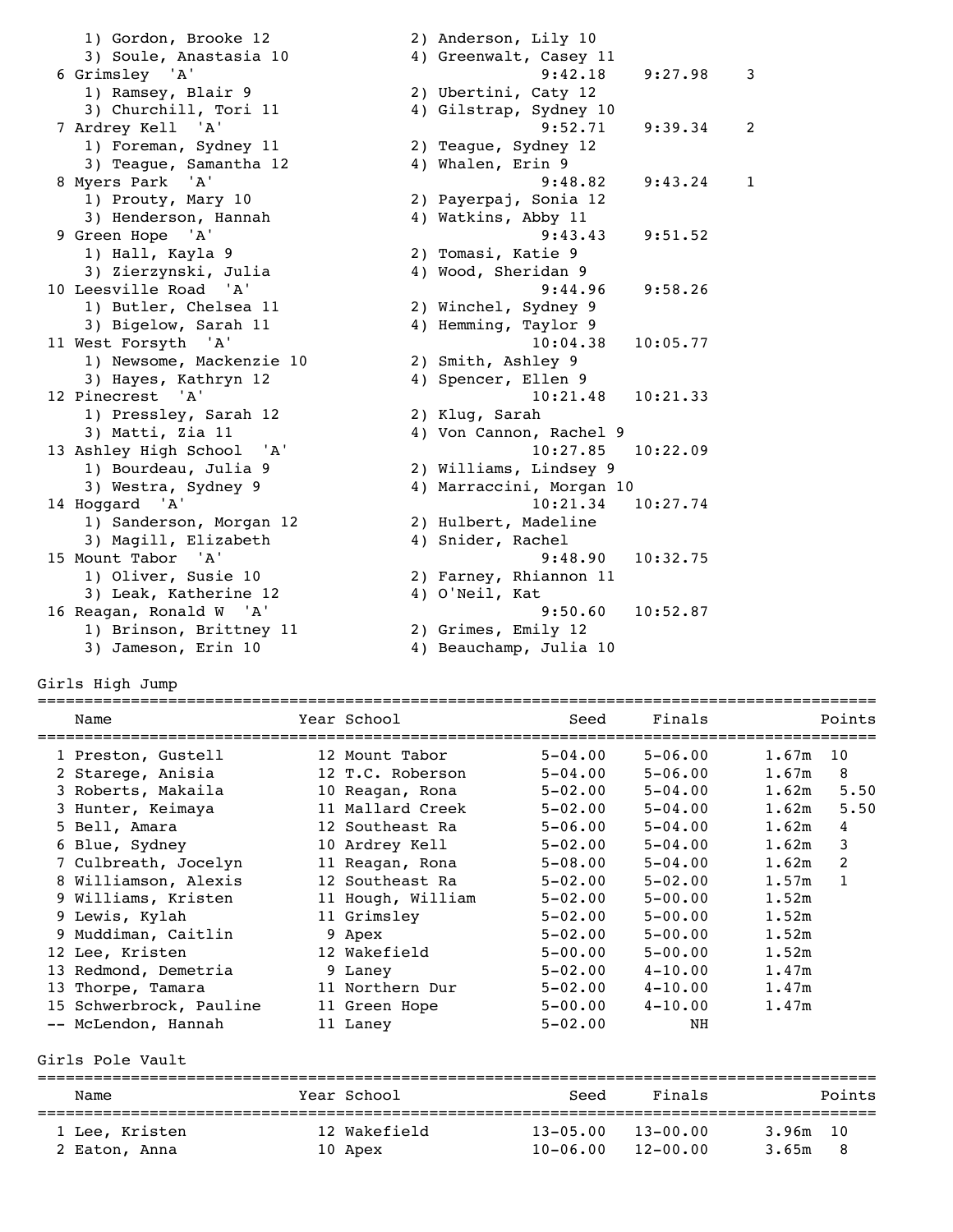|    | 3 Yvars, Rayna                     | 12 Green Hope       | $12 - 00.00$                 | $12 - 00.00$                 |        | 3.65m<br>6            |              |
|----|------------------------------------|---------------------|------------------------------|------------------------------|--------|-----------------------|--------------|
|    | 4 Drummonds, Taylor                | 12 Watauga          | $10 - 06.00$                 | $11 - 00.00$                 |        | 5<br>3.35m            |              |
|    | 5 Duncan, Kristen                  | 12 Clayton          | $11 - 09.00$                 | $10 - 06.00$                 |        | 4<br>3.20m            |              |
|    | 6 Plaskonos, Paige                 | 10 Millbrook        | $9 - 06.00$                  | $10 - 06.00$                 |        | 3<br>3.20m            |              |
|    | 7 Hunnicutt, Lainey                | 10 South Mecklenbur | $11 - 00.00$                 | $10 - 00.00$                 |        | 2<br>3.04m            |              |
|    | 8 Henry, Elizabeth                 | 12 Laney            | $11 - 00.00$                 | $10 - 00.00$                 |        | $\mathbf{1}$<br>3.04m |              |
|    | 9 Bell, Caroline                   | 12 Mount Tabor      | $9 - 06.00$                  | $10 - 00.00$                 |        | 3.04m                 |              |
|    | 10 Drummonds, Savannah             | 10 Watauga          | $9 - 06.00$                  | $9 - 00.00$                  |        | 2.74m                 |              |
|    | 10 Passero, Elaina                 | 11 Davie County     | $9 - 00.00$                  | $9 - 00.00$                  |        | 2.74m                 |              |
|    | 10 Seramur, Alison                 | 11 Watauga          | $9 - 06.00$                  | $9 - 00.00$                  |        | 2.74m                 |              |
|    | 13 Keck, Heather                   | 10 Ashley High      | $10 - 00.00$                 | $9 - 00.00$                  |        | 2.74m                 |              |
|    | 14 Johnson, Cari                   | 11 North Davids     | $9 - 00.00$                  | $8 - 06.00$                  |        | 2.59m                 |              |
|    | -- Neagle, Rachel                  | 12 East Forsyth     | $9 - 06.00$                  | NH                           |        |                       |              |
|    | Girls Long Jump                    |                     |                              |                              |        |                       |              |
|    | ===================<br>Name        | Year School         | =================<br>Seed    | Finals                       | Wind   |                       | Points       |
|    | 1 Brooks, Shakinah                 | 12 Southeast Ra     | $18 - 02.00$                 | $19 - 05.00$                 | 1.7    | 5.91m                 | 10           |
|    | 2 Durham, Jamie                    | 10 Ashley High      | $17 - 09.00$                 | $18 - 01.50$                 | 0.2    | 5.52m                 | 8            |
|    | 3 White, Lauren                    | 9 Leesville Ro      | $17 - 02.50$                 | $17 - 11.50$                 | 0.2    | 5.47m                 | 6            |
|    | 4 Legette, Lakanya                 | 12 Olympic          | $18 - 06.00$                 | $17 - 09.00$                 | 1.7    | 5.41m                 | 5            |
|    | 5 Williamson, Alexis               | 12 Southeast Ra     | $17 - 03.00$                 | $17 - 08.00$                 | $-0.2$ | 5.38m                 | 4            |
|    | 6 Davis, Alexis                    | 11 Butler           | $17 - 06.25$                 | $17 - 07.00$                 | 0.1    | 5.35m                 | 3            |
|    | 7 Mumford, Ila                     | 10 Parkland         | $16 - 04.50$                 | $17 - 05.50$                 | 1.1    | 5.32m                 | 2            |
|    | 8 Bygrave, Breanne                 | 9 Wakefield         | $16 - 06.50$                 | $17 - 05.00$                 | 0.5    | 5.30m                 | $\mathbf{1}$ |
|    | 9 Gooden, Jazmine                  | 9 Dudley            | $16 - 01.50$                 | $16 - 11.00$                 | 0.1    | 5.15m                 |              |
|    |                                    | 11 Western Guil     | $15 - 10.00$                 | $16 - 10.50$                 | 0.5    | 5.14m                 |              |
|    | 10 Davis, Ivana                    | 12 Butler           | $17 - 07.00$                 | $16 - 10.00$                 | $-0.2$ | 5.13m                 |              |
|    | 11 McCarthy, Felicia               |                     |                              |                              |        |                       |              |
|    | 12 Hayes, Dejah                    | 12 Western Guil     | $17 - 09.50$                 | $16 - 08.50$                 | $-0.3$ | 5.09m                 |              |
|    | 13 Shaw, Charity                   | 12 Southern Dur     | $16 - 03.00$                 | $16 - 07.50$                 | $-0.4$ | 5.06m                 |              |
|    | 14 Lewis, Tiffani                  | 12 Millbrook        | $16 - 06.25$                 | $16 - 03.50$                 | 1.8    | 4.96m                 |              |
|    | 15 Bryan, Chenell                  | 12 A.C. Reynolds    | $17 - 06.50$                 | $15 - 09.50$                 | 0.3    | 4.81m                 |              |
|    | 16 Evans, Shirlee                  | 12 Pine Forest      | $17 - 05.00$                 | $15 - 05.00$                 | $-0.1$ | 4.69m                 |              |
|    | Girls Triple Jump                  |                     |                              |                              |        |                       |              |
|    | Name                               | Year School         | Seed                         | Finals                       | Wind   |                       | Points       |
|    | 1 Hayes, Dejah                     | 12 Western Guil     | $38 - 00.00$                 | $38 - 07.00$                 | 1.3    | 11.76m                | 10           |
|    | 2 Williamson, Alexis               | 12 Southeast Ra     | $35 - 08.00$                 | $38 - 06.50$                 | 0.1    | 11.74m                | 8            |
|    | 3 Bell, Amara                      | 12 Southeast Ra     | $36 - 02.75$                 | $38 - 00.00$                 | 0.3    | 11.58m                | 6            |
|    | 4 Evans, Shirlee                   | 12 Pine Forest      | $37 - 01.00$                 | $37 - 10.50$                 | 1.6    | 11.54m                | 5            |
|    | 5 Lea, Tyra                        | 12 Wakefield        | $37 - 03.00$                 | $37 - 07.00$                 | 1.6    | 11.45m                | 4            |
|    | 6 Davis, Alexis                    | 11 Butler           | $37 - 07.50$                 | $37 - 02.00$                 | 0.6    | 11.32m                | 3            |
|    | 7 White, Zuri                      | 12 Northern Dur     | $36 - 02.50$                 | $36 - 11.50$                 | 1.7    | 11.26m                | 2            |
|    | 8 Mercer, Bria                     | 9 Ardrey Kell       | $36 - 09.75$                 | $36 - 02.50$                 | 1.1    | 11.03m                | $\mathbf{1}$ |
| 9  | Shaw, Charity                      | 12 Southern Dur     | $35 - 07.00$                 | $35 - 09.50$                 | $+0.0$ | 10.90m                |              |
|    | 10 Caudill, Anna                   | 12 R.J. Reynold     | $34 - 06.00$                 | $35 - 07.00$                 | $-1.2$ | 10.84m                |              |
|    | 11 Durham, Jamie                   | 10 Ashley High      | $36 - 04.00$                 | $35 - 06.00$                 | $-1.3$ | 10.82m                |              |
|    | 12 Mumford, Ila                    | 10 Parkland         | $35 - 09.50$                 | $35 - 01.50$                 | $-1.2$ | 10.70m                |              |
|    | 13 Stevenson, Jazmyne              | 11 Olympic          | $35 - 06.50$                 | $34 - 11.00$                 | 0.7    | 10.64m                |              |
| 14 | McCarthy, Felicia                  | 12 Butler           | $35 - 08.00$                 | $34 - 02.00$                 | $-0.7$ | 10.41m                |              |
| 15 |                                    | 10 Dudley           |                              |                              | $-1.0$ |                       |              |
|    | Jackson, Abriya<br>16 Beal, K'Lynn | 10 Broughton        | $34 - 10.00$<br>$35 - 10.50$ | $33 - 01.50$<br>$32 - 10.50$ | $-0.8$ | 10.09m<br>10.02m      |              |
|    | Girls Shot Put                     |                     |                              |                              |        |                       |              |

========================================================================================== Name Year School Seed Finals Points ========================================================================================== 1 Warren, Breanna 12 Western Guil 42-03.00 43-10.25 13.36m 10 2 Dawson, Khayla 9 Olympic 41-08.50 42-03.50 12.89m 8 3 Springs, Alycia 9 Mallard Creek 38-10.50 41-04.50 12.61m 6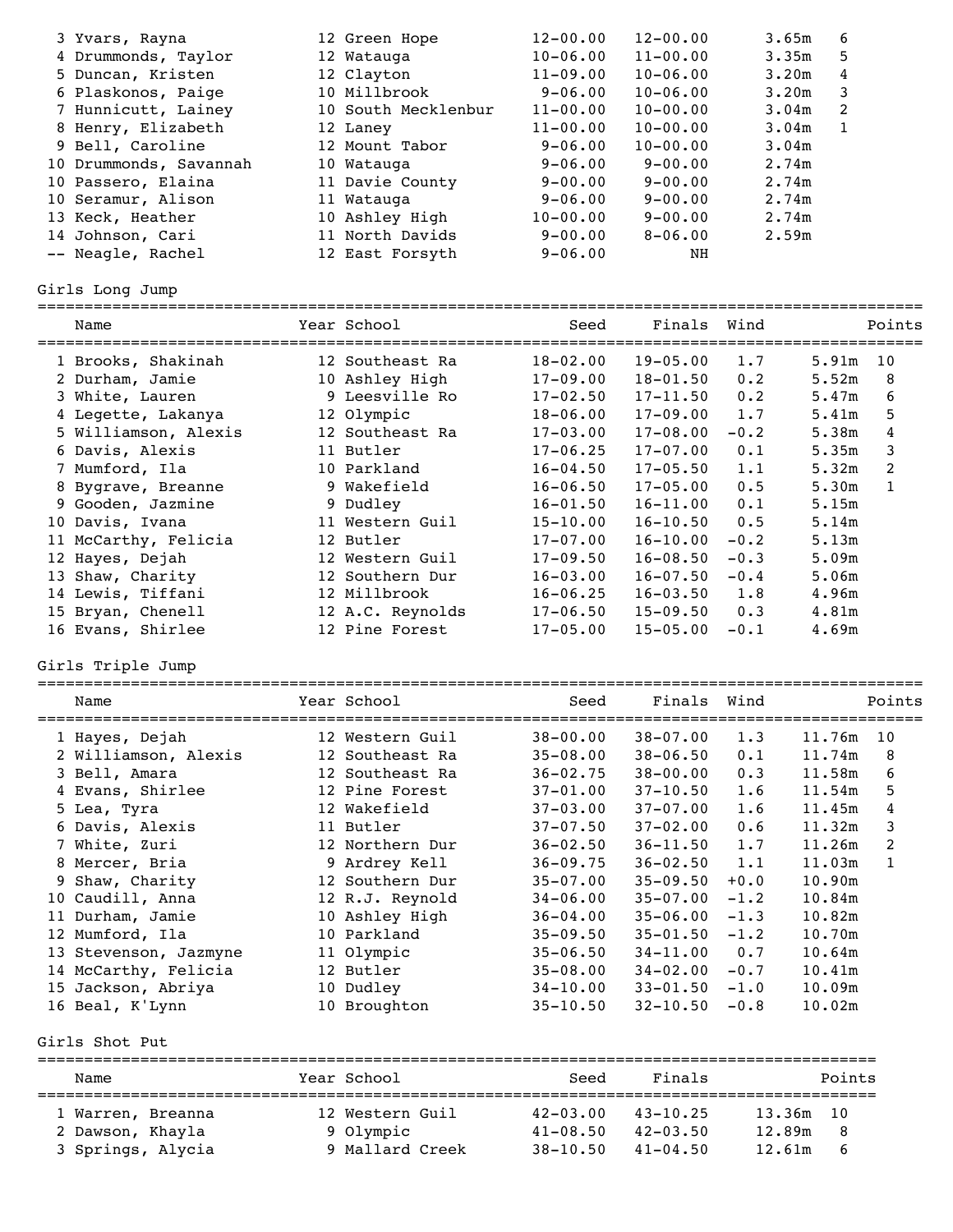|        | 4 Watson, Regene<br>5 Wingo, Ashley<br>6 Abraham, Imani<br>7 Evans, Lauren<br>8 Heilsnis, Brianna<br>9 Rousseau, Keyanna<br>10 Bowman, Jaszmine<br>11 Clark, Hassana<br>12 Mcwhorter, India<br>13 Williams, Baylea<br>14 Norman, Dyniesha<br>15 Lewis, Jamese<br>16 Robinson, Eboni<br>Girls Discus Throw | 12 Southern Dur<br>11 Mallard Creek<br>11 Dudley<br>11 Pine Forest<br>12 Apex<br>10 East Forsyth<br>12 Sanderson<br>10 Southeast Ra<br>12 Alexander Centra<br>11 Rose, J.H.<br>10 Heritage<br>12 Reagan, Rona<br>12 West Johnsto | $39 - 07.00$<br>$37 - 05.50$<br>$37 - 04.00$<br>$38 - 08.00$<br>$39 - 05.50$<br>$37 - 10.50$<br>$37 - 01.00$<br>$35 - 08.50$<br>$38 - 09.50$<br>$36 - 05.00$<br>$36 - 04.50$<br>$36 - 01.00$<br>$37 - 07.00$ | $40 - 04.25$<br>$40 - 02.00$<br>$38 - 11.00$<br>$38 - 10.75$<br>$38 - 05.50$<br>$37 - 09.50$<br>$36 - 06.00$<br>$36 - 00.25$<br>$36 - 00.00$<br>$35 - 06.75$<br>$34 - 11.00$<br>$33 - 05.00$<br>$32 - 08.50$ | 12.29m<br>12.24m<br>11.86m<br>11.85m<br>11.72m<br>11.51m<br>11.12m<br>10.97m<br>10.97m<br>10.83m<br>10.64m<br>10.18m<br>9.96m | 5<br>4<br>3<br>2<br>$\mathbf{1}$ |
|--------|-----------------------------------------------------------------------------------------------------------------------------------------------------------------------------------------------------------------------------------------------------------------------------------------------------------|----------------------------------------------------------------------------------------------------------------------------------------------------------------------------------------------------------------------------------|--------------------------------------------------------------------------------------------------------------------------------------------------------------------------------------------------------------|--------------------------------------------------------------------------------------------------------------------------------------------------------------------------------------------------------------|-------------------------------------------------------------------------------------------------------------------------------|----------------------------------|
|        | Name                                                                                                                                                                                                                                                                                                      | Year School                                                                                                                                                                                                                      | Seed                                                                                                                                                                                                         | Finals                                                                                                                                                                                                       |                                                                                                                               | Points                           |
|        |                                                                                                                                                                                                                                                                                                           |                                                                                                                                                                                                                                  |                                                                                                                                                                                                              |                                                                                                                                                                                                              |                                                                                                                               |                                  |
|        | 1 Warren, Breanna                                                                                                                                                                                                                                                                                         | 12 Western Guil                                                                                                                                                                                                                  | $148 - 04$                                                                                                                                                                                                   | $142 - 07$                                                                                                                                                                                                   | 43.45m                                                                                                                        | 10                               |
|        | 2 Heilsnis, Brianna<br>3 Hames, Bryanna                                                                                                                                                                                                                                                                   | 12 Apex<br>11 Myers Park                                                                                                                                                                                                         | $134 - 08$<br>$133 - 08$                                                                                                                                                                                     | $136 - 00$<br>$135 - 02$                                                                                                                                                                                     | 41.45m<br>41.19m                                                                                                              | 8<br>6                           |
|        | 4 Springs, Alycia                                                                                                                                                                                                                                                                                         | 9 Mallard Creek                                                                                                                                                                                                                  | 135-01                                                                                                                                                                                                       | $126 - 11$                                                                                                                                                                                                   | 38.68m                                                                                                                        | 5                                |
|        | 5 Mcwhorter, India                                                                                                                                                                                                                                                                                        | 12 Alexander Centra                                                                                                                                                                                                              | 124-10                                                                                                                                                                                                       | $124 - 03$                                                                                                                                                                                                   | 37.87m                                                                                                                        | 4                                |
|        | 6 Hall, Sharmani                                                                                                                                                                                                                                                                                          | 11 Southeast Ra                                                                                                                                                                                                                  | $110 - 08$                                                                                                                                                                                                   | $119 - 05$                                                                                                                                                                                                   | 36.39m                                                                                                                        | 3                                |
|        | 7 Clark, Hassana                                                                                                                                                                                                                                                                                          | 10 Southeast Ra                                                                                                                                                                                                                  | $115 - 02$                                                                                                                                                                                                   | $112 - 02$                                                                                                                                                                                                   | 34.18m                                                                                                                        | 2                                |
|        | 8 Rousseau, Keyanna                                                                                                                                                                                                                                                                                       | 10 East Forsyth                                                                                                                                                                                                                  | $124 - 10$                                                                                                                                                                                                   | $110 - 09$                                                                                                                                                                                                   | 33.75m                                                                                                                        | $\mathbf{1}$                     |
|        | 9 Lipscomb, Koffia                                                                                                                                                                                                                                                                                        | 11 Northern Dur                                                                                                                                                                                                                  | $107 - 04$                                                                                                                                                                                                   | $110 - 02$                                                                                                                                                                                                   | 33.57m                                                                                                                        |                                  |
|        | 10 Bowman, Jaszmine                                                                                                                                                                                                                                                                                       | 12 Sanderson                                                                                                                                                                                                                     | $109 - 02$                                                                                                                                                                                                   | $103 - 07$                                                                                                                                                                                                   | 31.57m                                                                                                                        |                                  |
|        | 11 Sowards, Cassidey                                                                                                                                                                                                                                                                                      | 12 Green Hope                                                                                                                                                                                                                    | $107 - 08$                                                                                                                                                                                                   | $102 - 00$                                                                                                                                                                                                   | 31.08m                                                                                                                        |                                  |
|        | 12 Abraham, Imani                                                                                                                                                                                                                                                                                         | 11 Dudley                                                                                                                                                                                                                        | $109 - 03$                                                                                                                                                                                                   | $101 - 06$                                                                                                                                                                                                   | 30.93m                                                                                                                        |                                  |
|        | 13 Powell, Alea                                                                                                                                                                                                                                                                                           | 11 Smith, Ben                                                                                                                                                                                                                    | $105 - 06$                                                                                                                                                                                                   | $94 - 10$                                                                                                                                                                                                    | 28.90m                                                                                                                        |                                  |
|        | 14 Evans, Lauren                                                                                                                                                                                                                                                                                          | 11 Pine Forest                                                                                                                                                                                                                   | $109 - 00$                                                                                                                                                                                                   | $93 - 00$                                                                                                                                                                                                    | 28.34m                                                                                                                        |                                  |
|        | -- Dease, Danielle                                                                                                                                                                                                                                                                                        | 10 Z.B. Vance                                                                                                                                                                                                                    | $124 - 03$                                                                                                                                                                                                   | <b>FOUL</b>                                                                                                                                                                                                  |                                                                                                                               |                                  |
|        | Boys 100 Meter Dash<br>8 Advance:<br>Name                                                                                                                                                                                                                                                                 | ==========================<br>Top 2 Each Heat plus Next 4 Best Times<br>Year School                                                                                                                                              | Seed                                                                                                                                                                                                         | Prelims                                                                                                                                                                                                      | Wind $H#$                                                                                                                     |                                  |
|        | Preliminaries                                                                                                                                                                                                                                                                                             |                                                                                                                                                                                                                                  |                                                                                                                                                                                                              | =====================                                                                                                                                                                                        |                                                                                                                               |                                  |
|        | 1 Daniel, Jahmaal                                                                                                                                                                                                                                                                                         |                                                                                                                                                                                                                                  | 10.80                                                                                                                                                                                                        | 10.59Q                                                                                                                                                                                                       | 1.3<br>1                                                                                                                      |                                  |
|        | 2 Cunningham, Quashawn                                                                                                                                                                                                                                                                                    | 11 Terry Sanfor<br>11 Mallard Creek                                                                                                                                                                                              | 10.82                                                                                                                                                                                                        | 10.69Q                                                                                                                                                                                                       | 0.7<br>2                                                                                                                      |                                  |
|        | 3 Donyinah, Kwame                                                                                                                                                                                                                                                                                         | 12 Myers Park                                                                                                                                                                                                                    | 10.88                                                                                                                                                                                                        |                                                                                                                                                                                                              | $10.700$ $0.7$ 2                                                                                                              |                                  |
|        | 4 Love, Bryce                                                                                                                                                                                                                                                                                             | 10 Wake Forest-                                                                                                                                                                                                                  | 10.84                                                                                                                                                                                                        | $10.74Q$ 1.3                                                                                                                                                                                                 | $\overline{1}$                                                                                                                |                                  |
|        | 5 Buckley, William                                                                                                                                                                                                                                                                                        | 12 East Chapel                                                                                                                                                                                                                   | 11.03                                                                                                                                                                                                        | $10.73q$ 0.7                                                                                                                                                                                                 | $\overline{2}$                                                                                                                |                                  |
|        | 6 Jones, Xavier                                                                                                                                                                                                                                                                                           | 12 Ragsdale                                                                                                                                                                                                                      | 10.68                                                                                                                                                                                                        | 10.74q                                                                                                                                                                                                       | $\overline{\phantom{a}}$<br>0.7                                                                                               |                                  |
|        | 7 King-Penn, Jakara                                                                                                                                                                                                                                                                                       | 10 Reagan, Rona                                                                                                                                                                                                                  | 10.76                                                                                                                                                                                                        | 10.76q                                                                                                                                                                                                       | 1.3<br>$\mathbf{1}$                                                                                                           |                                  |
|        | 8 Brown, Justin                                                                                                                                                                                                                                                                                           | 12 Scotland                                                                                                                                                                                                                      | 10.96                                                                                                                                                                                                        | 10.77q                                                                                                                                                                                                       | 1.3<br>$\mathbf{1}$                                                                                                           |                                  |
|        | 9 Tindall, Aaron                                                                                                                                                                                                                                                                                          | 12 Olympic                                                                                                                                                                                                                       | 10.94                                                                                                                                                                                                        | 10.78                                                                                                                                                                                                        | $1.3 \quad 1$                                                                                                                 |                                  |
|        | 10 Tyson, Jalen                                                                                                                                                                                                                                                                                           | 11 Scotland                                                                                                                                                                                                                      | 11.03                                                                                                                                                                                                        | 10.83                                                                                                                                                                                                        | 0.72                                                                                                                          |                                  |
|        | 11 Fields, Mark                                                                                                                                                                                                                                                                                           | 10 Hough, William                                                                                                                                                                                                                | 10.82                                                                                                                                                                                                        | 10.84                                                                                                                                                                                                        | 0.7 <sub>2</sub>                                                                                                              |                                  |
|        | 12 Williams, Petey                                                                                                                                                                                                                                                                                        | 12 Wake Forest-                                                                                                                                                                                                                  | 11.06                                                                                                                                                                                                        | 10.86                                                                                                                                                                                                        | 1.3<br>$\mathbf{1}$                                                                                                           |                                  |
|        | 13 Hines, Nyheim                                                                                                                                                                                                                                                                                          | 10 Garner                                                                                                                                                                                                                        | 11.07                                                                                                                                                                                                        | 10.98                                                                                                                                                                                                        | 1.3<br>- 1                                                                                                                    |                                  |
|        | 14 Styles, Therius                                                                                                                                                                                                                                                                                        | 11 Broughton                                                                                                                                                                                                                     | 11.23                                                                                                                                                                                                        | 11.01                                                                                                                                                                                                        | $0.7-2$                                                                                                                       |                                  |
|        | 15 Davenport, Michael                                                                                                                                                                                                                                                                                     | 10 Reagan, Rona                                                                                                                                                                                                                  | 10.86                                                                                                                                                                                                        | 11.06                                                                                                                                                                                                        | 1.3<br>$\overline{1}$                                                                                                         |                                  |
|        | 16 Ford, Brandon                                                                                                                                                                                                                                                                                          | 12 Parkland                                                                                                                                                                                                                      | 10.91                                                                                                                                                                                                        | 11.08                                                                                                                                                                                                        | 0.7<br>2                                                                                                                      |                                  |
|        | Boys 100 Meter Dash                                                                                                                                                                                                                                                                                       |                                                                                                                                                                                                                                  |                                                                                                                                                                                                              |                                                                                                                                                                                                              |                                                                                                                               |                                  |
|        | Name                                                                                                                                                                                                                                                                                                      | Year School                                                                                                                                                                                                                      | Prelims                                                                                                                                                                                                      | Finals                                                                                                                                                                                                       | Wind Points                                                                                                                   |                                  |
|        |                                                                                                                                                                                                                                                                                                           |                                                                                                                                                                                                                                  |                                                                                                                                                                                                              |                                                                                                                                                                                                              |                                                                                                                               |                                  |
| Finals | 1 Daniel, Jahmaal                                                                                                                                                                                                                                                                                         | 11 Terry Sanfor                                                                                                                                                                                                                  | 10.59                                                                                                                                                                                                        | 10.56                                                                                                                                                                                                        | 0.3<br>10                                                                                                                     |                                  |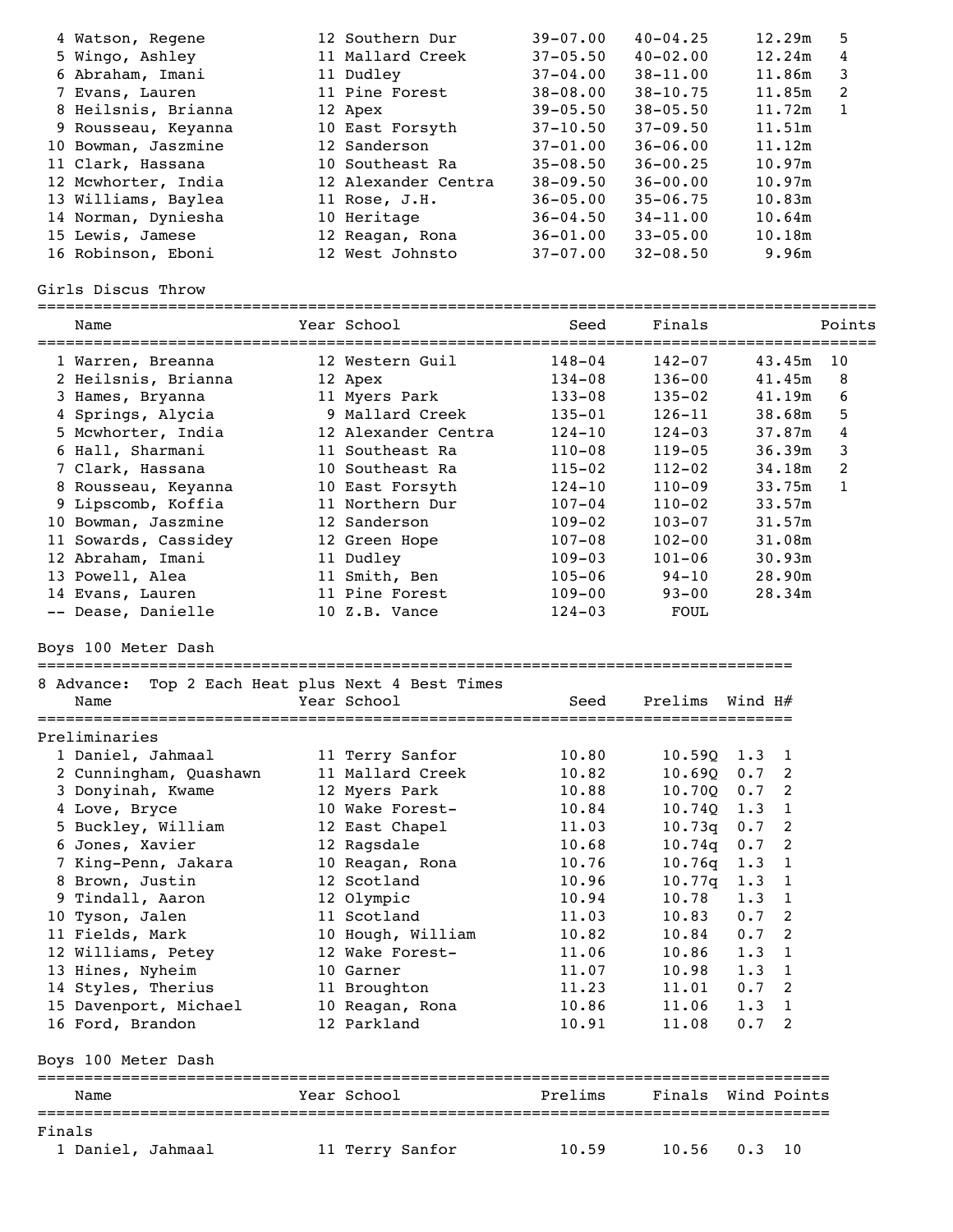| 2 Love, Bryce          | 10 Wake Forest-  | 10.74 | 10.68 | 0.3 | - 8 |
|------------------------|------------------|-------|-------|-----|-----|
| 3 Donyinah, Kwame      | 12 Myers Park    | 10.70 | 10.71 | 0.3 | -6  |
| 4 Buckley, William     | 12 East Chapel   | 10.73 | 10.72 | 0.3 | -5  |
| 5 Cunningham, Quashawn | 11 Mallard Creek | 10.69 | 10.78 | 0.3 | -4  |
| 6 Brown, Justin        | 12 Scotland      | 10.77 | 10.88 | 0.3 |     |
| -- Jones, Xavier       | 12 Ragsdale      | 10.74 | FS    | 0.3 |     |
| -- King-Penn, Jakara   | 10 Reagan, Rona  | 10.76 | FS.   | 0.3 |     |
|                        |                  |       |       |     |     |

Boys 200 Meter Dash

| Name                        | Year School         | Seed    | Finals Wind H# Points |                |                |                |
|-----------------------------|---------------------|---------|-----------------------|----------------|----------------|----------------|
| 1 Daniel, Jahmaal           | 11 Terry Sanfor     | 21.86   | $21.39 -1.2$ 2        |                |                | 10             |
| 2 Cunningham, Quashawn      | 11 Mallard Creek    | 21.92   | $21.62 - 1.2$         |                | 2              | 8              |
| 3 Love, Bryce               | 10 Wake Forest-     | 22.09   | $21.64 - 1.2$ 2       |                |                | 6              |
| 4 Hoffman, Kimani           | 11 Knightdale       | 22.00   | $21.81 - 1.2$ 2       |                |                | 5              |
| 5 Jones, Xavier             | 12 Ragsdale         | 21.55   | $21.88 - 1.2$ 2       |                |                | $\pmb{4}$      |
| 6 Tindall, Aaron            | 12 Olympic          | 22.20   | $21.95 -1.2$ 2        |                |                | $\mathbf{3}$   |
| 7 Saunders, Khari           | 10 Smith, E.E.      | 22.30   | 22.17                 | $-1.5$ 1       |                | $\overline{c}$ |
| 8 Trowell, Maurice          | 10 Southern Dur     | 22.62   | 22.33                 | $-1.5$         | 1              | $\mathbf{1}$   |
| 9 Ford, Brandon             | 12 Parkland         | 22.24   | 22.37                 | $-1.5$         | 1              |                |
| 10 Beard, Tyri              | 9 Wake Forest-      | 22.84   | 22.51                 | $-1.5$         | 1              |                |
| 11 Reid, Josh               | 12 West Mecklenburg | 21.87   | $22.52 - 1.2$         |                | 2              |                |
| 12 Walker, Brian            | 12 Mallard Creek    | 22.15   | $22.54 - 1.2$         |                | 2              |                |
| 13 Buckley, William         | 12 East Chapel      | 22.82   | $22.60 -1.5$          |                | $\mathbf{1}$   |                |
| 14 Eason, Kenneth           | 12 Northwest Gu     | 22.33   | $22.80 - 1.5$         |                | 1              |                |
| 15 King-Penn, Jakara        | 10 Reagan, Rona     | 22.30   | $22.84 - 1.5$         |                | 1              |                |
| -- Freeman, Bernard         | 12 Knightdale       | 22.36   | FS                    | $-1.5$         | - 1            |                |
| Boys 400 Meter Dash         |                     |         |                       |                |                |                |
|                             |                     |         |                       |                |                |                |
| Name                        | Year School         | Seed    | Finals                | H# Points      |                |                |
| 1 Johnson, Marquavious      | 11 Knightdale       | 47.61   | 47.16                 | 2              | 10             |                |
| 2 Murray, Jamaree           | 11 Southeast Ra     | 47.77   | 47.85                 | $\mathbf{2}$   | 8              |                |
| 3 Jones, Xavier             | 12 Ragsdale         | 48.54   | 47.93                 | $\overline{2}$ | 6              |                |
| 4 Ware, Jalen               | 12 Apex             | 48.42   | 48.28                 | $\overline{2}$ | 5              |                |
| 5 Bryant, Phillip           | 12 Northwest Gu     | 48.91   | 48.51                 | $\mathbf{1}$   | $\pmb{4}$      |                |
| 6 Martin, Jordan            | 11 Millbrook        | 48.82   | 48.93                 | $\overline{2}$ | 3              |                |
| 7 Kiedy, Henry              | 11 Knightdale       | 48.21   | 49.02                 | $\overline{2}$ | $\overline{c}$ |                |
| 8 Donyinah, Kwame           | 12 Myers Park       | 48.54   | 49.13                 | $\overline{2}$ | $\mathbf{1}$   |                |
| 9 Hastings, Ryan            | 11 Porter Ridge     | 49.77   | 49.74                 | $\mathbf{1}$   |                |                |
| 10 Washington-Saunders, Cha | 10 Reagan, Rona     | 50.19   | 50.06                 | $\mathbf{1}$   |                |                |
| 11 Love-Soles, Kaylan       | 10 Rocky River      | 48.56   | 50.25                 | 2              |                |                |
| 12 Ledbetter, James         | 12 Z.B. Vance       | 50.80   | 50.32                 | $\mathbf{1}$   |                |                |
| 13 Love, Chris              | 12 Wake Forest-     | 49.43   | 50.36                 | 1              |                |                |
| 14 Saunders, Khari          | 10 Smith, E.E.      | 49.39   | 50.57                 | $\mathbf{1}$   |                |                |
| 15 Buxton, Jalen            | 11 Wakefield        | 49.54   | 50.58                 | $\mathbf{1}$   |                |                |
| 16 Reid, Josh               | 12 West Mecklenburg | 50.70   | 51.44                 | 1              |                |                |
| Boys 800 Meter Run          |                     |         |                       |                |                |                |
| Name                        | Year School         | Seed    | Finals                | Points         |                |                |
|                             |                     |         |                       |                |                |                |
| 1 Hall, Philip              | 10 Terry Sanfor     | 1:53.31 | 1:52.84               | 10             |                |                |
| 2 Hayden, Darrell           | 12 Britt, Jack      | 1:55.05 | 1:54.16               | 8              |                |                |
| 3 Yang, David               | 12 Providence       | 1:59.71 | 1:54.54               | 6              |                |                |
| 4 Aikens, Corey             | 11 Knightdale       | 1:55.46 | 1:55.28               | 5              |                |                |
| 5 Vermette, Josh            | 12 Panther Cree     | 1:57.78 | 1:56.34               | 4              |                |                |
| 6 Johnson, Walter           | 11 Pine Forest      | 1:55.81 | 1:56.38               | 3              |                |                |
| 7 Lierz, Jonah              | 12 T.C. Roberson    | 1:59.99 | 1:56.82               | 2              |                |                |
| 8 Pehr, Brad                | 11 Green Hope       | 1:57.70 | 1:57.21               | 1              |                |                |
| 9 Farrimond, Garrett        | 11 West Forsyth     | 1:57.19 | 1:57.54               |                |                |                |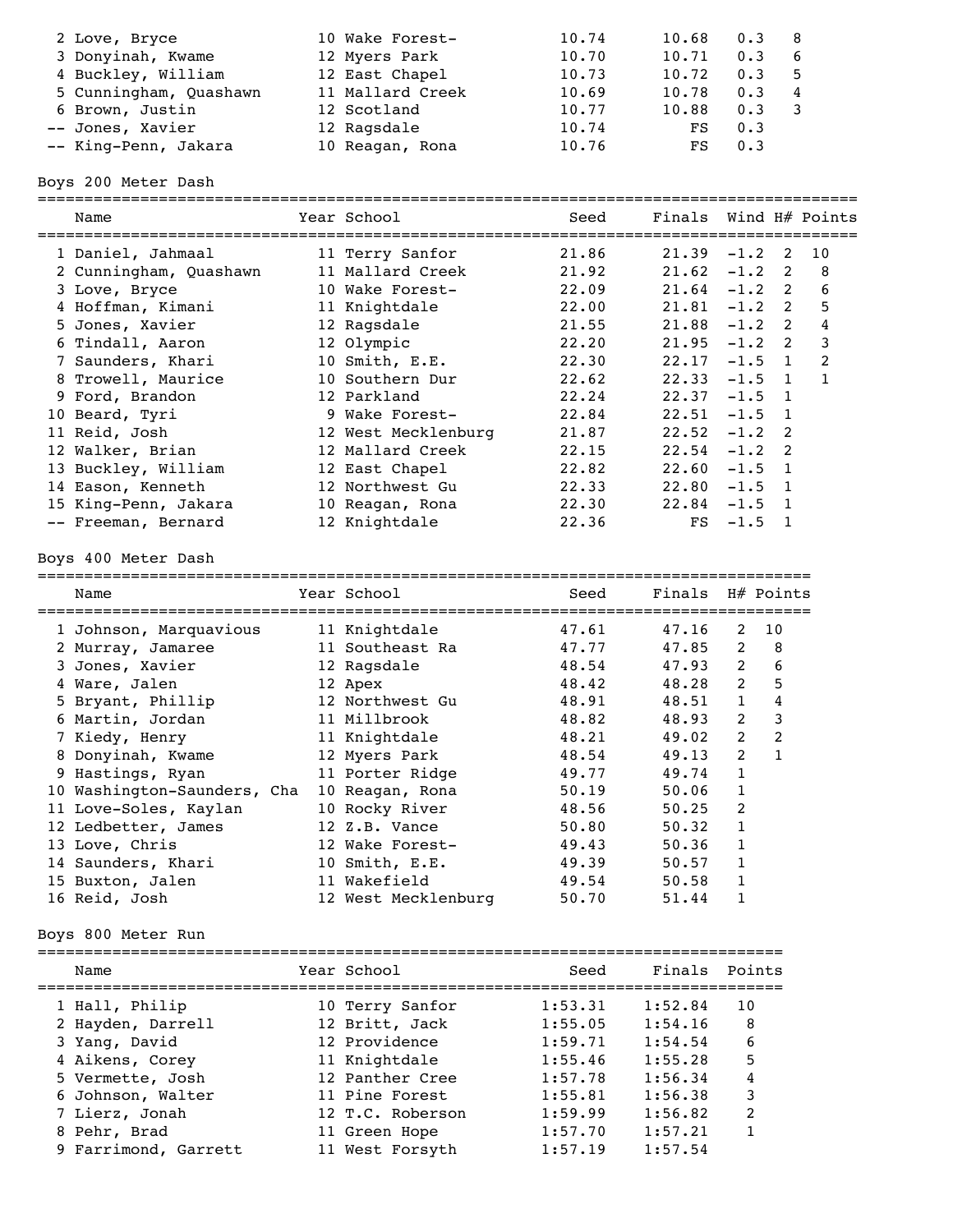| 10 Parkins, Michael | 11 North Mecklenbur | 1:58.93 | 1:58.21 |
|---------------------|---------------------|---------|---------|
| 11 Barrett, Josh    | 11 Cary             | 1:58.98 | 1:58.70 |
| 12 Bennett, Marquis | 12 Smith, Ben       | 1:59.48 | 1:58.93 |
| 13 Elliott, Josiah  | 12 Parkland         | 1:58.60 | 1:59.03 |
| 14 Saad, Mahmoud    | 12 Green Hope       | 1:57.37 | 1:59.05 |
| 15 Lowery, Robert   | 11 Z.B. Vance       | 2:00.00 | 2:00.81 |
| 16 Lyons, Dalton    | 11 Northwest Gu     | 1:59.09 | 2:01.99 |

Boys 1600 Meter Run

| ==========              | ============                           | ================================  |                |                |
|-------------------------|----------------------------------------|-----------------------------------|----------------|----------------|
| Name                    | Year School                            | Seed                              | Finals         | Points         |
| 1 Hall, Philip          | 10 Terry Sanfor                        | 4:19.18                           | 4:13.03        | 10             |
| 2 Abushouk, Bakri       | 12 Cary                                | 4:21.65                           | 4:14.59        | 8              |
| 3 Maxey, Wyatt          | 11 Providence                          | 4:33.21                           | 4:17.33        | 6              |
| 4 Miner, Sam            | 12 East Chapel                         | 4:22.53                           | 4:21.85        | 5              |
| 5 Rohr, John Dalton     | 11 Broughton                           | 4:22.61                           | 4:22.37        | 4              |
| 6 Birdwhistell, Chilton | 12 Middle Creek                        | 4:23.83                           | 4:26.99        | 3              |
| 7 Shores, Ariel         | 11 Southeast Gu                        | 4:24.13                           | 4:28.48        | $\overline{c}$ |
| 8 Bomkamp, Matt         | 10 Northwest Gu                        | 4:25.65                           | 4:29.48        | $\mathbf{1}$   |
| 9 Killam, Becket        | 12 Pinecrest                           | 4:34.03                           | 4:30.87        |                |
| 10 Ramsey, Fisher       | 10 East Mecklenburg                    | 4:35.42                           | 4:31.82        |                |
| 11 Mathewson, Dylan     | 11 South Caldwell                      | 4:34.68                           | 4:32.57        |                |
| 12 Wagner, Jonathan     | 12 Lake Norman                         | 4:34.27                           | 4:32.80        |                |
| 13 Pearson, Will        | 12 Pinecrest                           | 4:32.03                           | 4:36.84        |                |
| 14 Lancaster, Brien     | 12 Ashley High                         | 4:32.85                           | 4:50.44        |                |
| -- Milder, Ian          | 11 Mount Tabor                         | 4:22.66                           | DNF            |                |
| -- Herron, Alex         | 12 Reagan, Rona                        | 4:25.98                           | DNF            |                |
| Boys 3200 Meter Run     |                                        |                                   |                |                |
| Name                    | Year School                            | Seed                              | Finals         | Points         |
| 1 Milder, Ian           | 11 Mount Tabor                         | 9:38.46                           | 9:19.71        | 10             |
| 2 Roberson, William     | 11 Broughton                           | 9:38.12                           | 9:21.23        | 8              |
| 3 Brady, Ryan           | 11 East Chapel                         | 9:39.05                           | 9:28.62        | 6              |
| 4 Smith-Rose, Asher     | 11 Broughton                           | 9:39.62                           | 9:31.22        | 5              |
| 5 Kelly, Chris          | 11 Pinecrest                           | 9:42.94                           | 9:35.99        | 4              |
| 6 Herron, Alex          | 12 Reagan, Rona                        | 9:49.16                           | 9:41.56        | 3              |
| 7 Kreiling, Nikolaus    | 11 Jordan                              | 9:41.91                           | 9:45.19        | 2              |
| 8 Sneed, Dustin         | 11 R.J. Reynold                        | 9:51.52                           | 9:49.19        | $\mathbf{1}$   |
| 9 Sheehan, Patrick      | 11 Lake Norman                         | 10:10.13                          | 9:52.38        |                |
| 10 Burkey, Justin       | 11 Garner                              | 9:47.06                           | 9:57.68        |                |
| 11 Webb, George         | 12 New Hanover                         | 9:48.27                           | 9:58.01        |                |
| 12 Loy, Collin          | 11 Southern Ala                        | 9:45.23                           | 10:00.77       |                |
| 13 Moody, Joseph        | 10 South View                          | 9:46.84                           | 10:02.51       |                |
| 14 Zorich, Alex         | 12 T.C. Roberson                       | 10:16.82                          | 10:04.86       |                |
| 15 Mathewson, Dylan     | 11 South Caldwell                      | 10:15.95                          | 10:06.97       |                |
| 16 Sullivan, Joe        | 12 Providence                          | 10:13.28                          | 10:17.22       |                |
| Boys 110 Meter Hurdles  |                                        |                                   |                |                |
| 8 Advance:              | Top 2 Each Heat plus Next 4 Best Times |                                   |                |                |
| Name                    | Year School                            | Seed                              | Prelims        | Wind $H#$      |
| Preliminaries           |                                        | ================================= |                |                |
| 1 Barker, Drew          | 11 T.C. Roberson                       | 14.57                             | 14.390 1.1     | 1              |
| 2 Jenkins, Erin         | 12 Z.B. Vance                          | 14.60                             | $14.56Q + 0.0$ | 2              |
| 3 Beatty, Jerome        | 12 Z.B. Vance                          | 14.40                             | $14.570 + 0.0$ | 2              |
| 4 Diggs, Malik          | 12 Scotland                            | 14.49                             | 14.630         | 1.1<br>1       |
| 5 Carter, Xavier        | 11 West Johnsto                        | 14.81                             | 14.65q         | 1.1<br>1       |
| 6 Krah, Marcus          | 9 Hillside                             | 14.61                             | $14.66q +0.0$  | 2              |
| 7 Walker, Caleb         | 10 Independence                        | 14.75                             | $14.76q + 0.0$ | 2              |
|                         |                                        |                                   |                |                |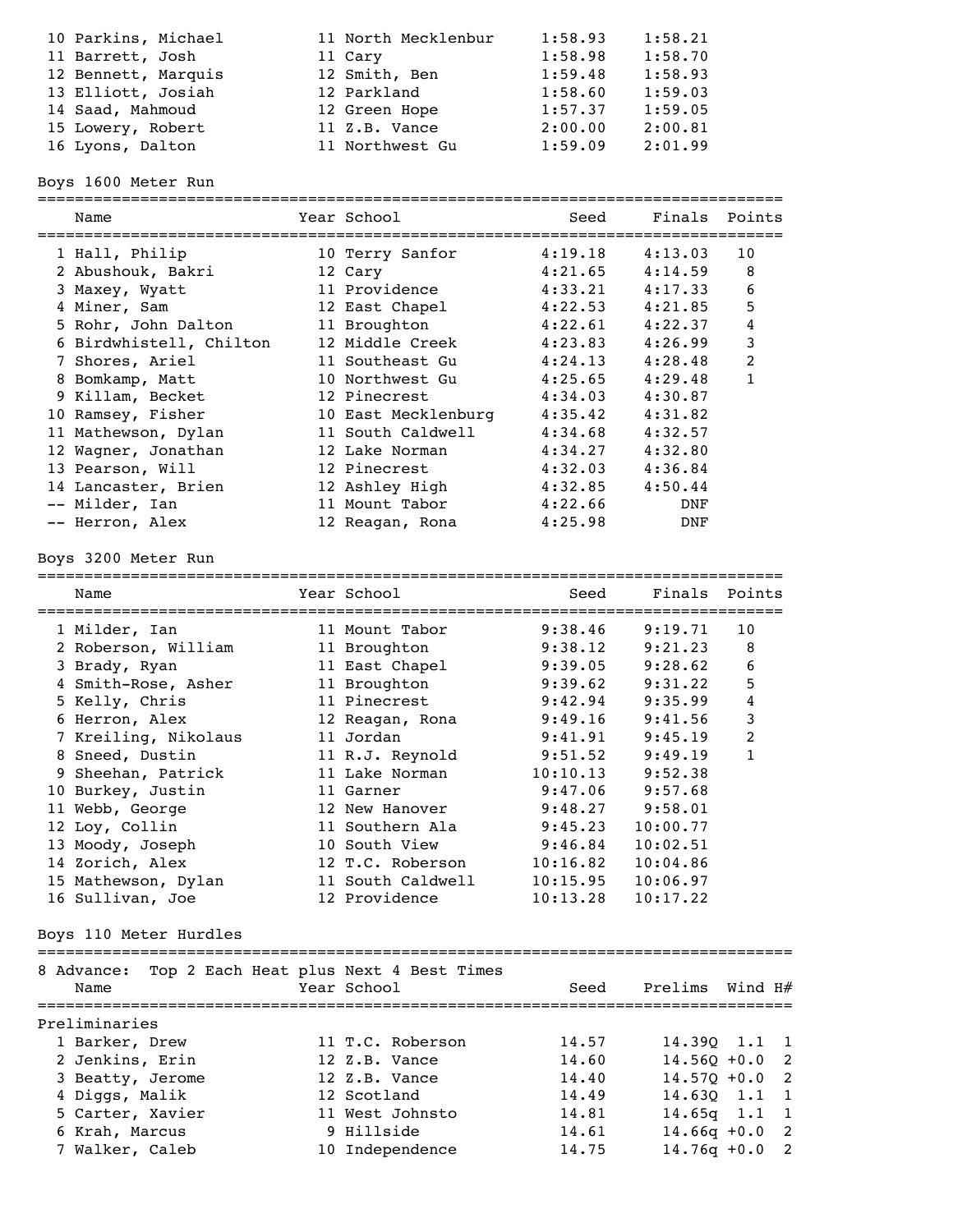|        | 8 Mathis, Caleb<br>9 Taylor, Paul<br>10 Arrington, Davidson<br>11 Pierce, Seth<br>12 Brown, Xavier |       | 12 Davie County<br>12 Cary<br>12 Western Guil<br>11 Southeast Gu<br>11 South View | 14.72<br>15.16<br>14.79<br>15.03<br>14.72 | 14.77q<br>15.02<br>15.02<br>15.08<br>15.10 | 1.1<br>$+0.0$<br>$+0.0$<br>$+0.0$<br>1.1 | $\mathbf{1}$<br>2<br>$\overline{\phantom{0}}^2$<br>$\overline{\phantom{0}}^2$<br>1 |
|--------|----------------------------------------------------------------------------------------------------|-------|-----------------------------------------------------------------------------------|-------------------------------------------|--------------------------------------------|------------------------------------------|------------------------------------------------------------------------------------|
|        | 13 Patterson, Dominick<br>14 Simpson, Dwayne                                                       |       | 10 Enloe<br>12 Pinecrest                                                          | 15.22<br>15.01                            | 15.42<br>15.45                             | 1.1<br>1.1                               | 1<br>1                                                                             |
|        | 15 Taylor, Nick                                                                                    |       | 12 Person                                                                         | 15.27                                     | 15.46                                      | 1.1                                      | $\mathbf{1}$                                                                       |
|        | 16 Craver, Ben                                                                                     |       | 11 North Davids                                                                   | 15.27                                     | 15.72                                      | $+0.0$                                   | $\overline{\phantom{a}}^2$                                                         |
|        |                                                                                                    |       |                                                                                   |                                           |                                            |                                          |                                                                                    |
|        | Boys 110 Meter Hurdles                                                                             |       |                                                                                   |                                           |                                            |                                          |                                                                                    |
|        | Name                                                                                               |       | Year School                                                                       | Prelims                                   |                                            |                                          | Finals Wind Points                                                                 |
| Finals |                                                                                                    |       |                                                                                   |                                           |                                            |                                          |                                                                                    |
|        | 1 Diggs, Malik                                                                                     |       | 12 Scotland                                                                       | 14.63                                     | 14.40                                      | $+0.0$                                   | 10                                                                                 |
|        | 2 Barker, Drew                                                                                     |       | 11 T.C. Roberson                                                                  | 14.39                                     | 14.57                                      | $+0.0$                                   | 8                                                                                  |
|        | 3 Carter, Xavier                                                                                   |       | 11 West Johnsto                                                                   | 14.65                                     | 14.65                                      | $+0.0$                                   | 6                                                                                  |
|        | 4 Jenkins, Erin                                                                                    |       | 12 Z.B. Vance                                                                     | 14.56                                     | 14.68                                      | $+0.0$                                   | 5                                                                                  |
|        | 5 Beatty, Jerome                                                                                   |       | 12 Z.B. Vance                                                                     | 14.57                                     | 14.73                                      | $+0.0$                                   | 4                                                                                  |
|        | 6 Mathis, Caleb                                                                                    |       | 12 Davie County                                                                   | 14.77                                     | 14.94                                      | $+0.0$                                   | 3                                                                                  |
|        | 7 Walker, Caleb                                                                                    |       | 10 Independence                                                                   | 14.76                                     | 14.95                                      | $+0.0$                                   | 2                                                                                  |
|        | 8 Krah, Marcus                                                                                     |       | 9 Hillside                                                                        | 14.66                                     | 18.89                                      | $+0.0$                                   | $\mathbf{1}$                                                                       |
|        | Boys 300 Meter Hurdles                                                                             |       |                                                                                   |                                           |                                            |                                          |                                                                                    |
|        | Name                                                                                               |       | Year School                                                                       | Seed                                      | Finals                                     |                                          | H# Points                                                                          |
|        | 1 Brown, Xavier                                                                                    |       | 11 South View                                                                     | 39.58                                     | 37.38                                      | 2                                        | 10                                                                                 |
|        | 2 Jenkins, Erin                                                                                    |       | 12 Z.B. Vance                                                                     | 38.21                                     | 37.82                                      | $\mathbf{2}$                             | 8                                                                                  |
|        | 3 Hines, Nyhiem                                                                                    |       | 10 Garner                                                                         | 39.03                                     | 38.28                                      | $\overline{2}$                           | 6                                                                                  |
|        | 4 Arrington, Davidson                                                                              |       | 12 Western Guil                                                                   | 39.17                                     | 38.29                                      | $\overline{2}$                           | 5                                                                                  |
|        | 5 Taylor, Paul                                                                                     |       | 12 Cary                                                                           | 40.03                                     | 39.13                                      | $\mathbf{1}$                             | $\overline{4}$                                                                     |
|        | 6 Patterson, Dominick                                                                              |       | 10 Enloe                                                                          | 39.55                                     | 39.48                                      | $\overline{2}$                           | 3                                                                                  |
|        | 7 Pierce, Seth                                                                                     |       | 11 Southeast Gu                                                                   | 38.88                                     | 39.67                                      | $\overline{2}$                           | 2                                                                                  |
|        | 8 Adams, Will                                                                                      |       | 11 Mallard Creek                                                                  | 40.02                                     | 39.89                                      | $\mathbf{1}$                             | 1                                                                                  |
|        | 9 Santana, Jordan                                                                                  |       | 11 North Davids                                                                   | 40.40                                     | 39.95                                      | $\mathbf{1}$                             |                                                                                    |
|        | 10 Beatty, Jerome                                                                                  |       | 12 Z.B. Vance                                                                     | 39.81                                     | 40.07                                      | 2                                        |                                                                                    |
|        | 11 Barker, Drew                                                                                    |       | 11 T.C. Roberson                                                                  | 39.83                                     | 40.18                                      | $\mathbf{1}$                             |                                                                                    |
|        | 12 Diggs, Malik                                                                                    |       | 12 Scotland                                                                       | 39.01                                     | 40.65                                      | 2                                        |                                                                                    |
|        | 13 Pierre, Jason                                                                                   |       | 11 Sun Valley                                                                     | 40.61                                     | 40.80                                      | 1                                        |                                                                                    |
|        | 14 Brewer, Lamar                                                                                   |       | 11 Southeast Ra                                                                   | 39.94                                     | 40.82                                      | 1                                        |                                                                                    |
|        | 15 Campbell, Fred                                                                                  |       | 11 Wakefield                                                                      | 41.13                                     | 41.48                                      | 1                                        |                                                                                    |
|        | Boys 4x100 Meter Relay                                                                             |       |                                                                                   |                                           |                                            |                                          |                                                                                    |
|        | School                                                                                             |       |                                                                                   | Seed<br>========                          | Finals H# Points                           |                                          | =============                                                                      |
|        | 1 Wake Forest-Rolesville                                                                           | ' A ' |                                                                                   | 42.13                                     | 41.30                                      | 2                                        | 10                                                                                 |
|        | 1) Beard, Tyri 9                                                                                   |       |                                                                                   | 2) Williams, Petey 12                     |                                            |                                          |                                                                                    |
|        | 3) Love, Chris 12                                                                                  |       |                                                                                   | 4) Love, Bryce 10                         |                                            |                                          |                                                                                    |
|        | 2 Mallard Creek<br>' A '                                                                           |       |                                                                                   | 42.10                                     | 42.05                                      | 2                                        | 8                                                                                  |
|        |                                                                                                    |       |                                                                                   |                                           |                                            |                                          |                                                                                    |
|        | 1) Mattison, Cam 11                                                                                |       |                                                                                   | 2) Cunningham, Quashawn 11                |                                            |                                          |                                                                                    |
|        | 3) Grier, Vernon 10                                                                                |       |                                                                                   | 4) Walker, Brian 12<br>42.22              | 42.06                                      |                                          | 6                                                                                  |
|        | 3 Hoke County 'A'                                                                                  |       |                                                                                   |                                           |                                            | 2                                        |                                                                                    |
|        | 1) Smith, Brandon 9                                                                                |       |                                                                                   | 2) Kimbrough, Tasmon 9                    |                                            |                                          |                                                                                    |
|        | 3) Thompson, Geoffrey 11                                                                           |       |                                                                                   | 4) Newsome, Detrez 12                     |                                            |                                          |                                                                                    |
|        | 4 Butler<br>' A '                                                                                  |       |                                                                                   | 42.46                                     | 42.24                                      | 2                                        | 5                                                                                  |
|        | 1) Hancock, Christopher 11                                                                         |       |                                                                                   | 2) Kalambayi, Peter 12                    |                                            |                                          |                                                                                    |
|        | 3) Soronnagi, Chuka 10                                                                             |       |                                                                                   | 4) Clark Jr, Gerald 10                    |                                            |                                          |                                                                                    |
|        | 5 Scotland<br>'A'                                                                                  |       |                                                                                   | 42.06                                     | 42.28                                      | 2                                        | 4                                                                                  |
|        | 1) Williams, Quadrin                                                                               |       |                                                                                   | 2) Tyson, Jalen 11                        |                                            |                                          |                                                                                    |
|        | 3) Monley, Trejon                                                                                  |       |                                                                                   | 4) Brown, Justin 12                       |                                            |                                          |                                                                                    |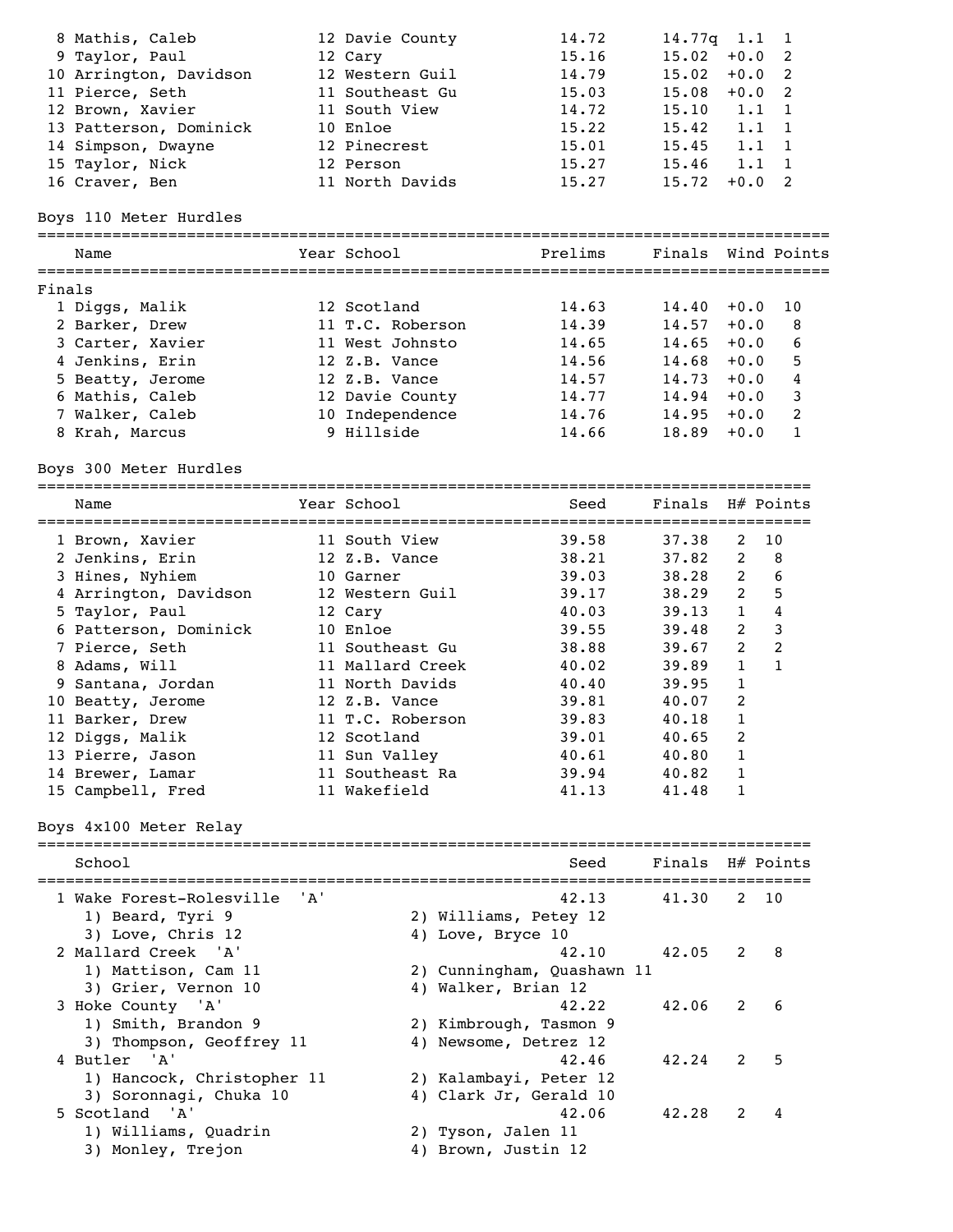| 6 Riverside (4a) 'A'                              | 42.39                      | 42.66   | 2            | 3                        |                |
|---------------------------------------------------|----------------------------|---------|--------------|--------------------------|----------------|
| 1) Goldston, Marqualess 12                        | 2) Smiley, Darius 12       |         |              |                          |                |
| 3) Burton, Marquis 10                             | 4) Tucker, Tavares 12      |         |              |                          |                |
| 7 Smith, E.E. 'A'                                 | 42.19                      | 42.91   | 2            | 2                        |                |
| 1) Bell, Phillip                                  | 2) Rascoe, Omar            |         |              |                          |                |
| 3) Mustafaa, Sulaiman                             | 4) Saunders, Khari 10      |         |              |                          |                |
| 8 East Chapel Hill<br>'A'                         | 42.66                      | 42.95   | $\mathbf{1}$ | 1                        |                |
| 1) Vandy, Edie                                    | 2) Beyle, Jon 12           |         |              |                          |                |
| 3) Ching, Jerry                                   | 4) Buckley, William 12     |         |              |                          |                |
| 9 Reagan, Ronald W<br>'A'                         | 43.23                      | 43.22   | 1            |                          |                |
| 1) Glenn, Jayni                                   | 2) Davenport, Michael 10   |         |              |                          |                |
| 3) Martin, Alex 11                                | 4) King-Penn, Jakara 10    |         |              |                          |                |
| 10 Olympic<br>'A'                                 | 43.28                      | 43.23   | 1            |                          |                |
| 1) Ray, Andrew 12                                 | 2) Tindall, Aaron 12       |         |              |                          |                |
| 3) Thompson, Tanner 12                            | 4) Garcia, Issac 11        |         |              |                          |                |
| 'A'<br>11 Sanderson                               | 43.19                      | 43.23   | 1            |                          |                |
|                                                   |                            |         |              |                          |                |
| 1) Lewis, Khairee 11                              | 2) Porch, Keith 12         |         |              |                          |                |
| 3) Parker, Zairee 11                              | 4) McKnight, Chris 12      |         |              |                          |                |
| 12 R.J. Reynolds 'A'                              | 43.18                      | 43.28   | 1            |                          |                |
| 1) Hines, Terry 12                                | 2) Hairston, Patrick 9     |         |              |                          |                |
| 3) Daniels, Twone 12                              | 4) Mitchell, Josephus 12   |         |              |                          |                |
| 13 Southern Alamance 'A'                          | 43.16                      | 43.44   | 1            |                          |                |
| 1) McAdams, Tylin                                 | 2) Butler, Kane            |         |              |                          |                |
| 3) Delozier, Michael                              | 4) Lolyd, Marcus           |         |              |                          |                |
| 14 Hough, William A 'A'                           | 44.11                      | 43.62   | 1            |                          |                |
| 1) Hines, Caleb 9                                 | 2) Phillips, Tyler 11      |         |              |                          |                |
| 3) Osborne, Marguill                              | 4) Fields, Mark 10         |         |              |                          |                |
| -- Northwest Guilford<br>'A'                      | 43.35                      | DQ      | 1            |                          | Zone violation |
| 1) Bryant, Phillip 12                             | 2) George, Aaron 11        |         |              |                          |                |
| 3) Eason, Kenneth 12                              | 4) Estrada, Daniel 9       |         |              |                          |                |
| -- Knightdale 'A'                                 | 41.96                      | DQ      | 2            |                          | Zone violation |
| 1) Horton, Marvin                                 | 2) Hoffman, Kimani 11      |         |              |                          |                |
| 3) Freeman, Bernard 12                            | 4) Johnson, Marcell 11     |         |              |                          |                |
|                                                   |                            |         |              |                          |                |
| Boys 4x200 Meter Relay                            |                            |         |              |                          |                |
|                                                   |                            |         |              |                          |                |
| School                                            | Seed                       | Finals  |              | $H#$ Points              |                |
| 1 Mallard Creek<br>'A'                            | 1:28.00                    | 1:26.81 | 2            | 10                       |                |
| 1) Grier, Vernon 10                               | 2) Cunningham, Quashawn 11 |         |              |                          |                |
|                                                   |                            |         |              |                          |                |
|                                                   |                            |         |              |                          |                |
| 3) Mattison, Cam 11                               | 4) Walker, Brian 12        |         |              |                          |                |
| 2 Knightdale 'A'                                  | 1:27.83                    | 1:27.57 | 2            | 8                        |                |
| 1) Horton, Marvin                                 | 2) Johnson, Marquavious 11 |         |              |                          |                |
| 3) Johnson, Marcell 11                            | 4) Freeman, Bernard 12     |         |              |                          |                |
| 3 Apex 'A'                                        | 1:28.40                    | 1:27.75 | 2            | 6                        |                |
| 1) Darcelien, Timothy 11                          | 2) Ware, Jalen 12          |         |              |                          |                |
| 3) Oliver, Chase 10                               | 4) Cook, Tyler 10          |         |              |                          |                |
| 4 Terry Sanford 'A'                               | 1:29.22                    | 1:28.74 | 2            | 5                        |                |
| 1) Higgins, Jakwon 10                             | 2) Elerby, Ladante 11      |         |              |                          |                |
| 3) Jordon, Thomas 11                              | 4) Daniel, Jahmaal 11      |         |              |                          |                |
| 5 Smith, E.E. 'A'                                 | 1:28.22                    | 1:28.78 | 2            | 4                        |                |
| 1) Rascoe, Omar                                   | 2) Mustafaa, Sulaiman      |         |              |                          |                |
| 3) James, KaSaun                                  | 4) Saunders, Khari 10      |         |              |                          |                |
| 6 East Chapel Hill<br>'A'                         | 1:29.93                    | 1:29.17 | $\mathbf{1}$ | 3                        |                |
| 1) Vandy, Edie                                    | 2) Battle, Khari 12        |         |              |                          |                |
| 3) Ching, Jerry                                   | 4) Buckley, William 12     |         |              |                          |                |
| 7 Butler 'A'                                      | 1:30.62                    | 1:29.93 | 1            | 2                        |                |
| 1) Moore, Taylor 12                               | 2) Hancock, Christopher 11 |         |              |                          |                |
| 3) Helderman, Russell                             | 4) Soronnagi, Chuka 10     |         |              |                          |                |
| 8 Independence 'A'                                | 1:30.33                    | 1:30.03 | 1            | $\overline{\phantom{a}}$ |                |
| 1) Washington, Deion 10                           | 2) Reynolds, Cole 10       |         |              |                          |                |
|                                                   | 4) Tocho, Jack 12          |         |              |                          |                |
| 3) Parker, Christian 11<br>9 Reagan, Ronald W 'A' | 1:29.58                    | 1:30.05 | 2            |                          |                |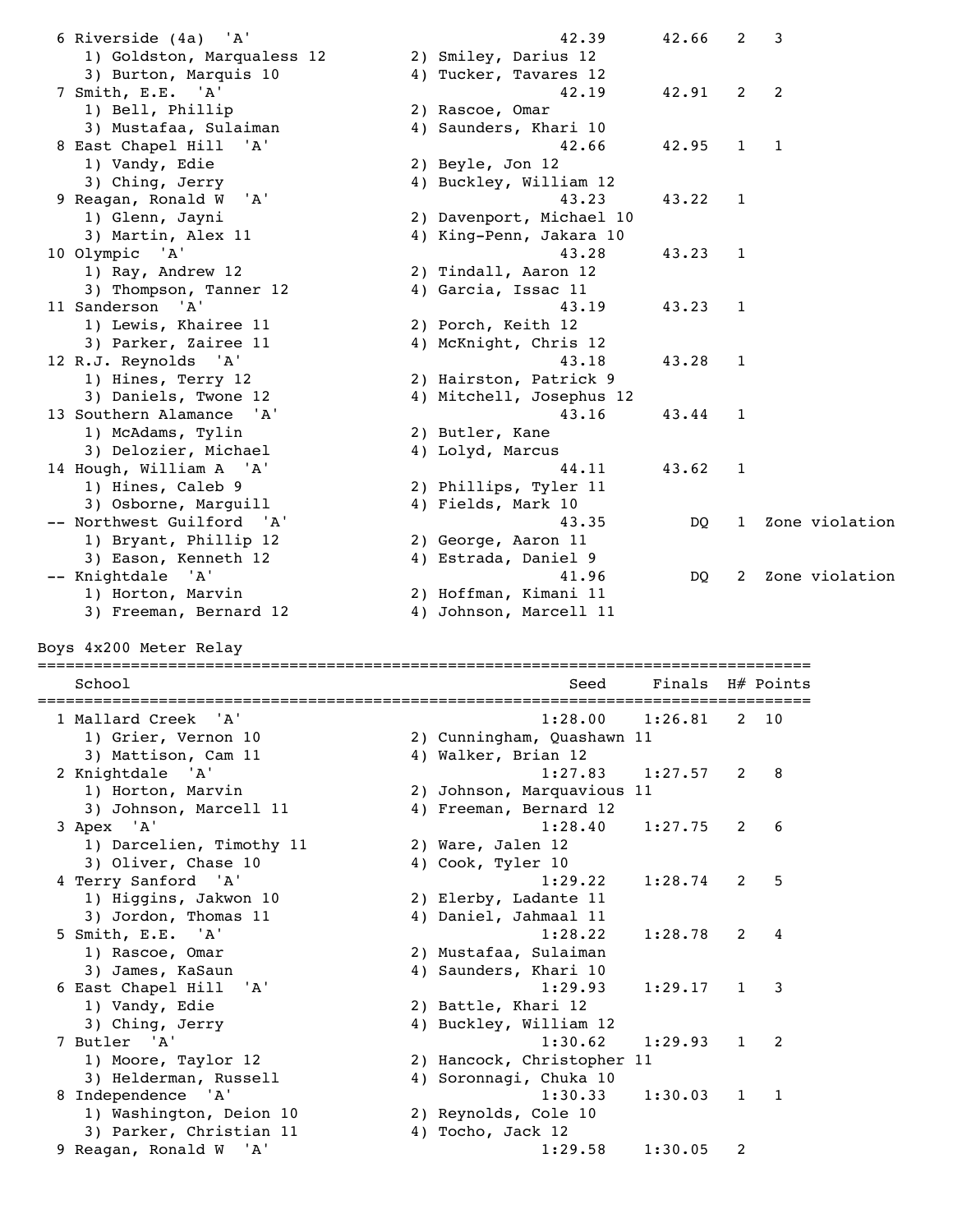1) Dabo, Karefa 10 2) Davenport, Michael 10 3) King-Penn, Jakara 10 4) Washington-Saunders, Chace 10 10 Sanderson 'A' 1:30.06 1:30.08 1 1) Lewis, Khairee 11 2) Harris, Jullien 11 3) Porch, Keith 12 4) McKnight, Chris 12 11 Western Guilford 'A' 1:30.70 1:30.19 1 1) Khamala, Emmanuel 12 2) Edwards, Ke'Desh 12 3) Rooks, Jamall 12 4) Arrington, Davidson 12 12 Southeast Raleigh 'A' 1:28.81 1:30.29 2 1) Branch, James 2) Reid, Elijah 3) Brewer, Lamar 11 4) Murray, Jamaree 11 13 Southeast Guilford 'A' 1:30.57 1:30.67 1 1) Overton, Darrius 11 2) Unanka, Xavier 10 3) Herring, Aaron 12 4) Kizzie, Kendrick 9 14 Riverside (4a) 'A' 1:29.78 1:33.62 1 1) Goldston, Marqualess 12 2) Smiley, Darius 12 3) Burton, Marquis 10 4) Tucker, Tavares 12 -- Glenn 'A' 1:31.25 DQ 1 Lane violation 1) Lamont, Dakota 11 2) Bowden, Yiannis 11 3) Pike, Joshua (1988) 4) Napper, Daryl 11 -- Z.B. Vance 'A' 1:28.99 DQ 2 Zone violation 1) Gladden, Dequan 2) Beatty, Jerome 12 3) Latter, Jalen 12 4) Ledbetter, James 12 Boys 4x400 Meter Relay =================================================================================== School Seed Finals H# Points =================================================================================== 1 Knightdale 'A' 3:15.47 3:12.87 2 10 1) Kiedy, Henry 11 2) Freeman, Bernard 12 3) Johnson, Marcell 11 4) Johnson, Marquavious 11 2 Southeast Raleigh 'A' 3:18.09 3:17.98 2 8 1) Woodard, Jayon 2) Reid, Elijah 3) Branch, James 4) Murray, Jamaree 11 3 Mallard Creek 'A' 3:25.18 3:20.55 1 6 1) Grier, Vernon 10 2) Kilumbu, Jojo 3) Williams, Isaiah 12  $\hskip1cm$  4) Walker, Brian 12 4 North Mecklenburg 'A' 3:25.96 3:20.96 1 5 1) Williams, Rashaan 11 2) Lawson, Nicholas 10 3) Manning, Jaiquan 12 4) Parkins, Michael 11 5 Britt, Jack 'A' 3:26.49 3:20.97 1 4 1) Johnson, Jauron 2) Blount, Roman 3) Hayden, Darrell 12 4) Sneed, Virgil 6 Northwest Guilford 'A' 3:24.59 3:21.61 2 3 1) Bryant, Phillip 12<br>3) George, Aaron 11 3) Bryant, Phillip 12 (2) Rizzo, Anthony 11 (3) George, Aaron 11 (4) Eason, Kenneth 12 7 Apex 'A' 3:25.81 3:22.42 1 2 1) Oliver, Chase 10 2) Ware, Jalen 12 3) Johnson, Ryan 10  $\hskip1cm$  4) Cook, Tyler 10 8 Rocky River 'A' 3:22.11 3:23.61 2 1 1) Crowder, Kendall 11 2) Alexander, Earl 11 3) Price, Russell 4) Love-Soles, Kaylan 10 9 Millbrook 'A' 3:24.36 3:23.79 2 1) Mosley, Will 2) Bowmen, Anthony 3) Burke, Brady 12 4) Martin, Jordan 11 10 Z.B. Vance 'A' 3:24.91 3:25.17 2 1) Ledbetter, James 12 2) Jenkins, Erin 12 3) Latter, Jalen 12 4) Beatty, Jerome 12 11 Sanderson 'A' 3:25.01 3:25.25 2<br>1) Williams, Rashad 12 2) Lewis, Khairee 11<br>3) Gordon-el, David 10 4) McKnight, Chris 12 1) Williams, Rashad 12 2) Lewis, Khairee 11 3) Gordon-el, David 10 4) McKnight, Chris 12 12 Scotland 'A' 3:26.91 3:25.44 1 1) Shelley, Dawson 2) Jackson, Kytel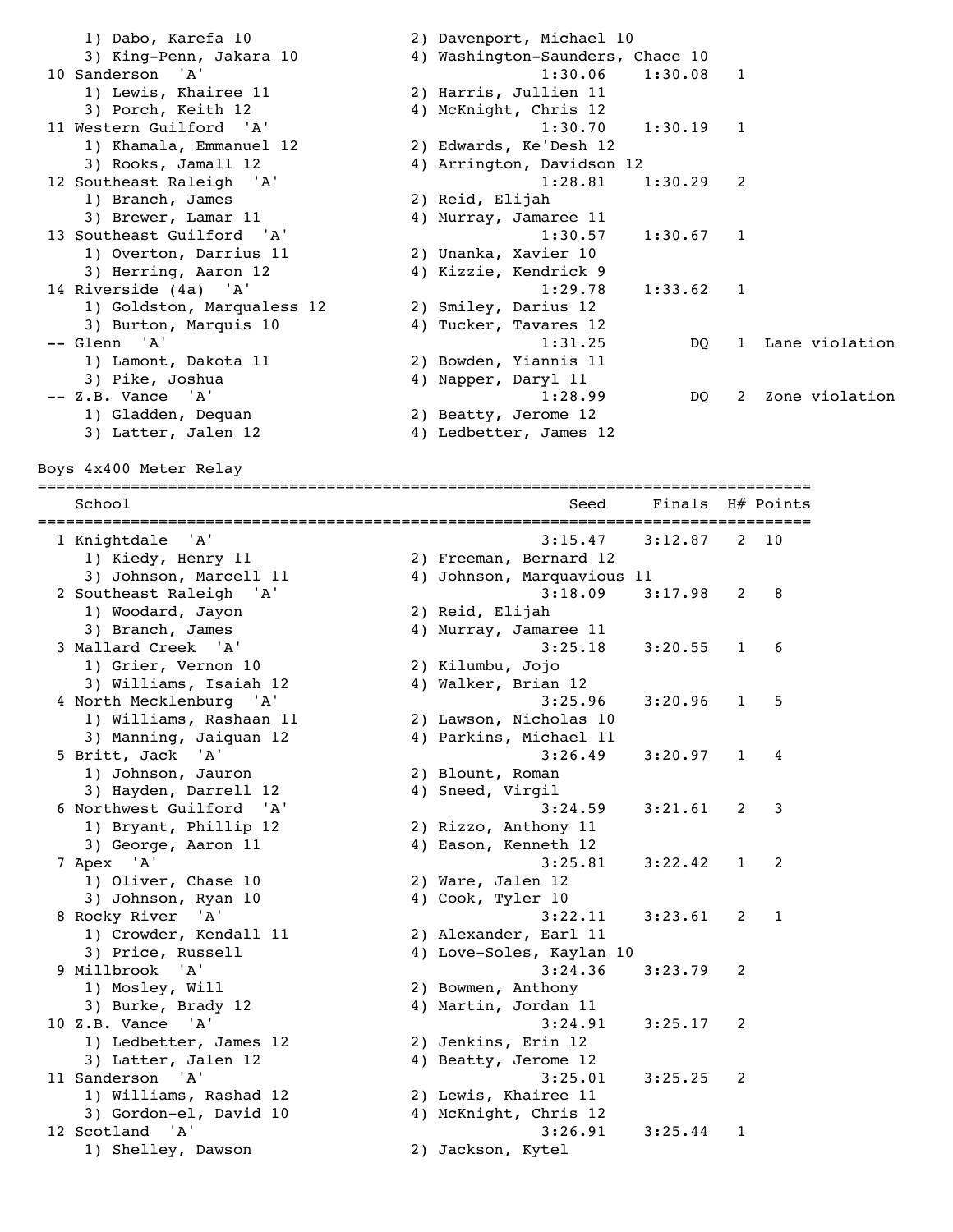3) Hatcher, Logan (a) 4) McNeill, Desmond<br>124.88 (a) 3:24.88 (a) 3:26.79 13 Heritage 'A' 3:24.88 3:26.79 2 1) Parson, Jalen 2) McArn, Trevon 3) Carter, Caleb 11 4) Ejoni, Gershom 10 3) Carter, Caleb 11 <br>14 Glenn 'A' <br>14 Glenn 'A' <br>3:27.75 3:28.56 1 1) Archie, Dominique 12 2) Bowden, Yiannis 11 3) Rice, Austin 11 4) Lamont, Dakota 11 15 Reagan, Ronald W 'A' 3:29.54 3:29.84 1 1) Dabo, Karefa 10 2) Washington-Saunders, Chace 10 3) Adcock, Caleb 12 4) Herron, Alex 12 16 Southern Alamance 'A' 3:29.14 3:32.49 1 1) Delozier, Michael 2) McAdams, Tylin 3) Greeson, Austin 12 (4) Loy, Collin 11 Boys 4x800 Meter Relay ================================================================================ School Seed Finals Points ================================================================================ 1 Knightdale 'A' 7:56.42 7:46.19 10 1) Johnson, Marcell 11 2) Kiedy, Henry 11 3) Johnson, Marquavious 11  $\hskip10mm 4$ ) Aikens, Corey 11 2 Pine Forest 'A' 7:58.25 7:50.13 8 1) Reid, Ravon 12 2) Johnson, Walter 11 3) Maxfield, Sam 10 4) Schaub, Dakota 11 3 Cary 'A' 7:53.03 7:50.67 6 1) Abushouk, Bakri 12 30 2) Barrett, Josh 11 3) Lane, Justin 12 (a) 4) Tecle, Abel 12 4 Providence 'A' 8:02.42 7:53.37 5<br>1) Maxey, Wyatt 11 2) Yang, David 12 1) Maxey, Wyatt 11 2) Yang, David 12 3) Cohen, Dylan 11 4) Kim, Daniel 10 5 Terry Sanford 'A' 7:59.24 7:54.25 4 1) Wicks, William 9 2) Remigio, Luis 10<br>3) Kumi, William A. 11 4) Hall, Philip 10 3) Kumi, William A. 11 6 Southeast Raleigh 'A' 8:02.23 7:59.83 3 1) Branch, James 2) Connor, David 3) Williams, Robert 4) Murray, Jamaree 11 7 Reagan, Ronald W 'A' 8:03.72 8:00.69 2 1) Adcock, Caleb 12 2) Herron, Alex 12<br>3) Spieler, Jay 11 4) Zimmermann, Alex 4) Zimmermann, Alexander 11 8 East Mecklenburg 'A' 8:06.32 8:01.25 1 1) Ramsey, Fisher 10 3) Jones, Jeremy 11 4) Gipson, Ronald 12 9 Millbrook 'A' 8:05.57 8:02.70<br>1) Shipp, Dakarai 12 2) Navarro, Drew 11<br>3) Boseman, Alex 11 4) Burke, Brady 12 1) Shipp, Dakarai 12 2) Navarro, Drew 11 3) Boseman, Alex 11 4) Burke, Brady 12 10 Green Hope 'A' 7:58.49 8:02.79 1) Saad, Mahmoud 12 2) Jordan, William 11 3) Pehr, Brad 11 4) Bakley, Jonathan 11 North Mecklenburg 'A' 8:02.21 8:08.42<br>1) Williams, Rashaan 11 2) Snyder, Stephan 11<br>3) Farley, Matthew 12 4) Parkins, Michael 11 1) Williams, Rashaan 11 2) Snyder, Stephan 11 3) Farley, Matthew 12 4) Parkins, Michael 11 12 Olympic 'A' 8:10.94 8:19.54 1) Moore, Jalen 11 2) Munford, Ja'vonta MJ 11 3) Ragoonath, Ryan 10 4) Phillips, Deionntae 11 13 Parkland 'A' 8:02.49 8:22.16 1) Blakely, Harold 12 2) Council, Eric 12 3) Maddox, Dequan 4) Elliott, Josiah 12 14 Southeast Guilford 'A' 8:14.37 8:27.73 1) Coward, Greg 12 2) Hogan, Brian 12 3) Halsch, Bryant 9 19 10 4) Pierce, Tony 10 15 R.J. Reynolds 'A' 8:27.88 8:46.06<br>1) Kirk, Spencer 11 2) Dixon, Cassius 12 1) Kirk, Spencer 11 2) Dixon, Cassius 12 3) Wilson, Joe 10 4) Royer, Eric 12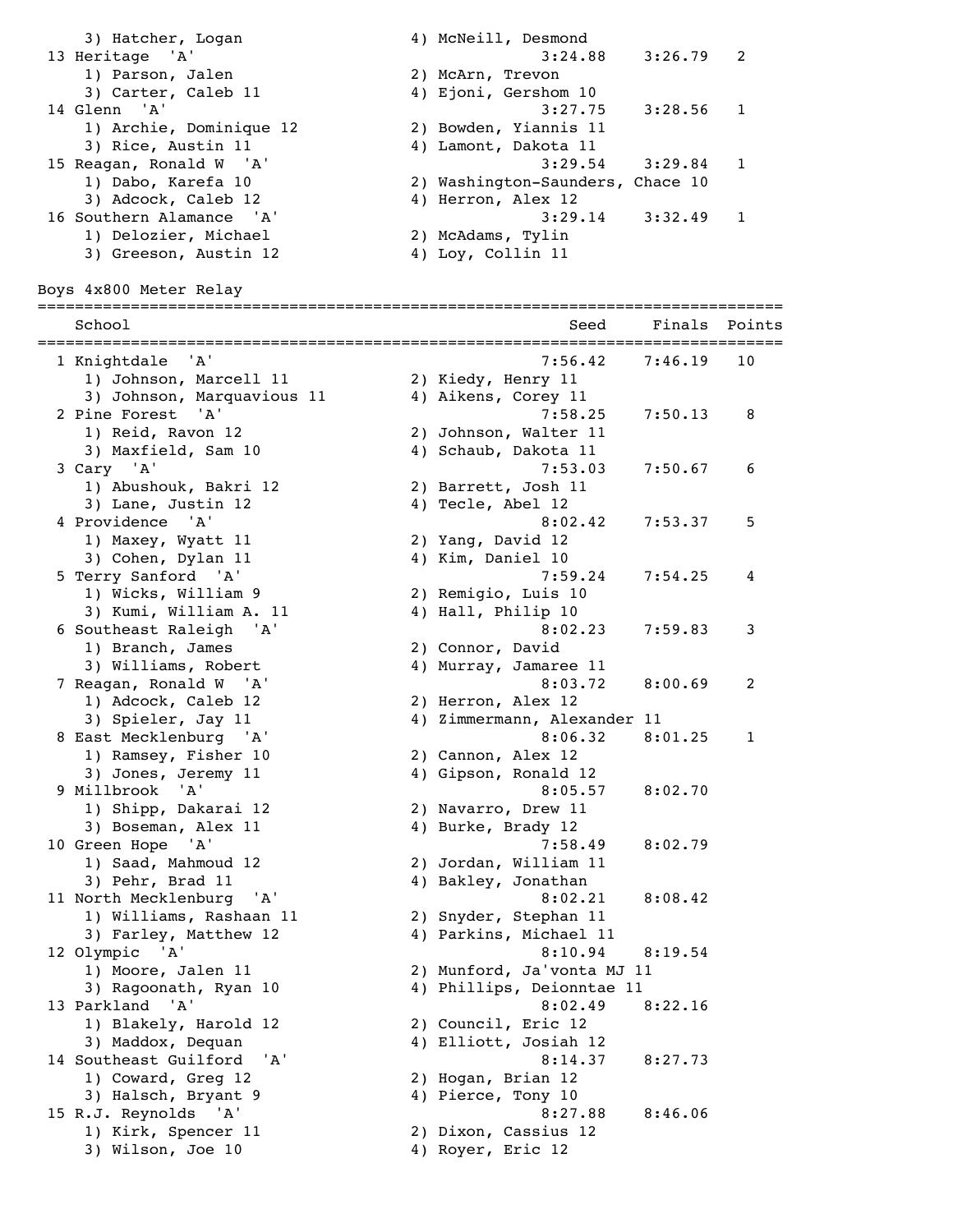- 
- 3) Smith-Rose, Asher 11 4) Millsaps, Peter 10
- -- Broughton 'A' 3:02.25 DQ Broke early 1) Roberson, William 11 2) Rohr, John Dalton 11

==========================================================================================

Boys High Jump

| Name                      | Year School       | Seed         | Finals                      |                   | Points       |
|---------------------------|-------------------|--------------|-----------------------------|-------------------|--------------|
| 1 Freeman, Jesse          | 12 Harnett Cent   | $6 - 06.00$  | $6 - 06.00$                 | 1.98m             | 10           |
| 2 Edwards, Elijah         | 12 Garinger       | $6 - 08.00$  | $6 - 06.00$                 | 1.98m             | 8            |
| 3 Williams, Gabon         | 12 West Charlotte | $6 - 06.00$  | $6 - 06.00$                 | 1.98m             | 6            |
| 4 Nosbisch, Jack          | 12 Holly Spring   | $6 - 02.00$  | $6 - 04.00$                 | 1.93m             | 5            |
| 5 Brown, Jamie            | 10 Knightdale     | $6 - 04.00$  | $6 - 04.00$                 | 1.93m             | 4            |
| 6 Hahn, Nick              | 12 Leesville Ro   | $6 - 02.00$  | $6 - 02.00$                 | 1.87m             | 3            |
| 7 Miller, David           | 12 Laney          | $6 - 04.00$  | $6 - 00.00$                 | 1.82m             | 0.60         |
| 7 Conwell, Caleb          | 12 Wakefield      | $6 - 04.00$  | $6 - 00.00$                 | 1.82m             | 0.60         |
| 7 Speros, Blake           | 12 McDowell       | $6 - 04.00$  | $6 - 00.00$                 | 1.82m             | 0.60         |
| 7 Miller, Tray            | 12 Western Guil   | $6 - 02.00$  | $6 - 00.00$                 | 1.82m             | 0.60         |
| 7 Dale, Jordan            | 9 Northwest Gu    | $6 - 02.00$  | $6 - 00.00$                 | 1.82m             | 0.60         |
| 12 Webb, Kj               | 11 Mallard Creek  | $6 - 02.00$  | $6 - 00.00$                 | 1.82m             |              |
| 12 Ibrahim, Joseph        | 9 West Forsyth    | $6 - 02.00$  | $6 - 00.00$                 | 1.82m             |              |
| 12 Leaston, Jonte         | 10 Millbrook      | $6 - 04.00$  | $6 - 00.00$                 | 1.82m             |              |
| 15 Cunningham, Quindarius | 11 North Davids   | $6 - 04.00$  | $6 - 00.00$                 | 1.82m             |              |
| -- Jones, Kory            | 11 Hoke County    | $6 - 06.00$  | NH                          |                   |              |
| Boys Pole Vault           |                   |              |                             |                   |              |
| Name                      | Year School       | Seed         | Finals                      |                   | Points       |
| 1 Devries, Joe            | 11 Apex           | $13 - 06.00$ | $14 - 00.00$                | 4.26m             | 10           |
| 2 Popek, Thomas           | 12 Ragsdale       | $14 - 00.00$ | $14 - 00.00$                | 4.26m             | 7            |
| 2 Ward, Luke              | 11 Mount Tabor    | $13 - 00.00$ | $14 - 00.00$                | 4.26m             | 7            |
| 4 Harris, Jay             | 12 Pinecrest      | $13 - 00.00$ | $13 - 06.00$                | 4.11m             | 4.50         |
| 4 Utecht, Michael         | 10 Apex           | $13 - 06.00$ | $13 - 06.00$                | 4.11m             | 4.50         |
| 6 Chazotte, Tyler         | 12 T.C. Roberson  | $13 - 06.00$ | $13 - 06.00$                | 4.11m             | 3            |
| 7 Kopka, Bruce            | 11 Ashley High    | $13 - 00.00$ | $13 - 00.00$                | 3.96m             | 2            |
| 8 Clouse, Patrick         | 12 Ragsdale       | $12 - 00.00$ | $12 - 06.00$                | 3.81m             | $\mathbf{1}$ |
| 9 Schmidt, Kevin          | 10 Cary           | $14 - 00.00$ | $12 - 06.00$                | 3.81 <sub>m</sub> |              |
| 10 Redenbaugh, Zachary    | 11 Hoggard        | $11 - 00.00$ | $12 - 00.00$                | 3.65m             |              |
| 11 Murdick, Michael       | 12 Mooresville    | $12 - 00.00$ | $12 - 00.00$                | 3.65m             |              |
| 12 Petty, Jamal           | 12 Southeast Gu   | $11 - 06.00$ | $11 - 06.00$                | 3.50m             |              |
| -- Thomas, Phillip        | 12 Cary           | $13 - 06.00$ | NH                          |                   |              |
| -- Pratt, Joseph          | 12 Ardrey Kell    | $12 - 00.00$ | NH                          |                   |              |
| -- Murphy, Sage           | 10 Ardrey Kell    | $13 - 00.00$ | NH                          |                   |              |
| Boys Long Jump            |                   |              |                             |                   |              |
| Name                      | Year School       | Seed         | Finals                      | Wind              | Points       |
| 1 Krah, Marcus            | 9 Hillside        |              | $22-06.00$ $23-01.00$ $1.9$ |                   | $7.03m$ 10   |

| 1 Krah, Marcus         | 9 Hillside       | $22 - 06.00$ | $23 - 01.00$ | 1.9         | 7.03m | - 10 |
|------------------------|------------------|--------------|--------------|-------------|-------|------|
| 2 Tindall, Aaron       | 12 Olympic       | $22 - 05.00$ | $22 - 11.00$ | $-0.5$      | 6.98m | 8    |
| 3 Goldston, Marqualess | 12 Riverside (4  | $21 - 01.25$ | $22 - 07.50$ | 1.8         | 6.89m | 6    |
| 4 Rooks, Jamall        | 12 Western Guil  | $22 - 01.00$ | $22 - 05.50$ | 0.4         | 6.84m | 5    |
| 5 Hoffman, Kimani      | 11 Knightdale    | $22 - 04.00$ | $22 - 04.50$ | $2 \cdot 3$ | 6.81m | 4    |
| 6 Jordan, Jorian       | 12 Mallard Creek | $21 - 06.00$ | $22 - 04.00$ | 1.0         | 6.80m | 3    |
| 7 Jones, Kory          | 11 Hoke County   | $21 - 06.00$ | $22 - 02.75$ | 1.2         | 6.77m | 2    |
| 8 Napper, Daryl        | 11 Glenn         | $22 - 09.00$ | $22 - 01.75$ | $-0.4$      | 6.75m | 1    |
| 9 Henderson, Immanuel  | 12 Ardrey Kell   | $21 - 03.75$ | $21 - 08.00$ | 0.5         | 6.60m |      |
| 10 Hales, Oliver       | 10 Britt, Jack   | $21 - 04.00$ | $20 - 11.75$ | 0.6         | 6.39m |      |
| 11 Martin, Alex        | 11 Reagan, Rona  | $21 - 04.50$ | $20 - 10.00$ | 0.3         | 6.35m |      |
| 12 Brown, Jamie        | 10 Knightdale    | $21 - 02.50$ | $20 - 08.50$ | $+0.0$      | 6.31m |      |
| 13 Davis, Jeremy       | 10 Smith, Ben    | $21 - 10.50$ | $20 - 08.00$ | $-1.0$      | 6.29m |      |
| 14 Mcclary, Trevon     | 12 Jordan        | $22 - 02.50$ | $20 - 07.00$ | $-0.3$      | 6.27m |      |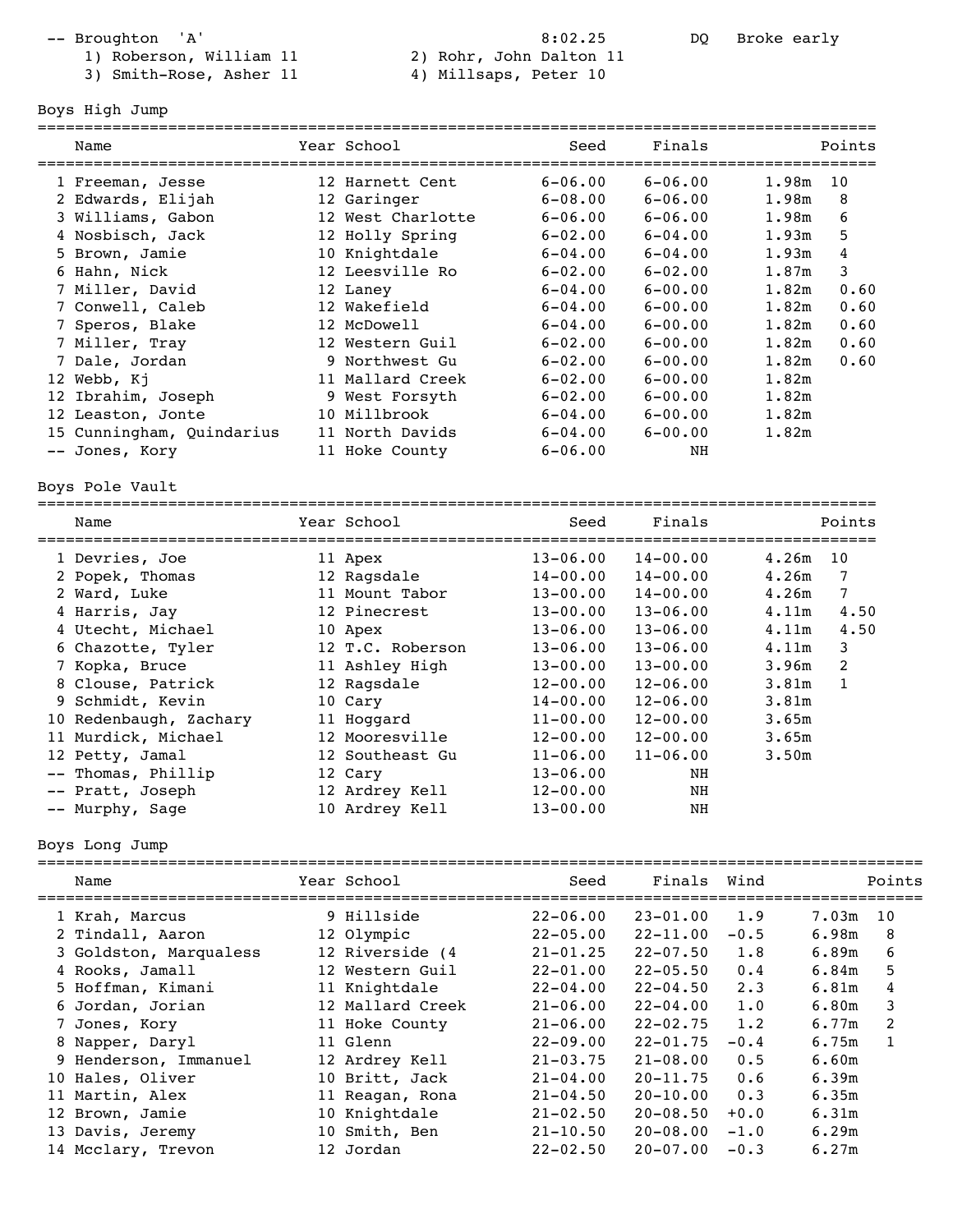| 15 Phillips, Tyler  | 11 Hough, William | $20-10.00$ $19-05.50$ $+0.0$     | 5.93m |
|---------------------|-------------------|----------------------------------|-------|
| 16 Johnson, Brandyn | 12 Millbrook      | $21 - 04.00$ $19 - 00.50$ $-0.5$ | 5.80m |

Boys Triple Jump

| Name                             | Year School                                | Seed                        | Finals       | Wind                   |        | Points       |
|----------------------------------|--------------------------------------------|-----------------------------|--------------|------------------------|--------|--------------|
| 1 Hoffman, Kimani                | 11 Knightdale                              | $45 - 03.00$                | $46 - 08.00$ | 1.5                    | 14.22m | 10           |
| 2 Shaw, Darryl                   | 10 Britt, Jack                             | $44 - 06.00$                | $46 - 02.50$ | 1.2                    | 14.08m | 8            |
| 3 Williams, Adrian               | 12 Cape Fear                               | $44 - 07.00$                | $45 - 10.00$ | $2 \cdot 1$            | 13.97m | 6            |
| 4 Morris, Justin                 | 12 Southeast Ra                            | $44 - 01.00$                | $45 - 07.00$ | 0.1                    | 13.89m | 5            |
| 5 Miller, Tray                   | 12 Western Guil                            | $44 - 01.00$                | $44 - 04.50$ | 2.3                    | 13.52m | 4            |
| 6 Rooks, Jamall                  | 12 Western Guil                            | $42 - 07.00$                | $44 - 04.00$ | 0.4                    | 13.51m | 3            |
| 7 Tshiama, Reyho                 | 11 Apex                                    | $43 - 02.50$                | $44 - 02.00$ | 1.0                    | 13.46m | 2            |
| 8 Goldston, Marqualess           | 12 Riverside (4                            | $43 - 06.00$                | $43 - 03.00$ | 0.4                    | 13.18m | $\mathbf{1}$ |
| 9 Krah, Marcus                   | 9 Hillside                                 | $43 - 09.00$                | $43 - 02.50$ | 0.2                    | 13.16m |              |
| 10 Green, Kevin                  | 12 High Point C                            | $42 - 08.50$                | $43 - 01.50$ | $-0.3$                 | 13.14m |              |
| 11 Henderson, Immanuel           | 12 Ardrey Kell                             | $43 - 10.00$                | $42 - 10.50$ | $-0.2$                 | 13.06m |              |
| 12 Cook, John                    | 12 Z.B. Vance                              | $41 - 09.25$                | $42 - 09.50$ | 0.8                    | 13.04m |              |
| 13 Jegier, Matthew               | 11 Providence                              | $42 - 10.00$                | $42 - 07.50$ | $-0.4$                 | 12.99m |              |
| 14 Mcclary, Trevon               | 12 Jordan                                  | $43 - 03.00$                | $42 - 05.00$ | 0.2                    | 12.92m |              |
| 15 Dowdy, Junpai                 | 9 South Mecklenbur                         | $41 - 01.00$                | $42 - 01.00$ | $+0.0$                 | 12.82m |              |
| -- Brooks, Sterling              | 12 Southeast Gu                            | $43 - 06.00$                | FOUL         |                        |        |              |
| Boys Shot Put                    |                                            |                             |              |                        |        |              |
| Name<br>======================== | Year School<br>;========================== | Seed<br>=================== | Finals       | ====================== | Points |              |
| 1 Peterkin, Jalen                | 12 Southern Dur                            | $55 - 04.50$                | $59 - 06.00$ | 18.13m                 | 10     |              |
| 2 Cubra, Chris                   | 12 A.C. Reynolds                           | $56 - 11.50$                | $57 - 05.25$ | 17.50m                 | 8      |              |
| 3 Beyle, Jon                     | 12 East Chapel                             | $60 - 05.75$                | $57 - 00.75$ | 17.39m                 | 6      |              |
| 4 Kalambayi, Peter               | 12 Butler                                  | $51 - 07.00$                | $55 - 00.00$ | 16.76m                 | 5      |              |
| 5 Craig, Winston                 | 12 Ragsdale                                | $53 - 07.50$                | $53 - 08.00$ | 16.35m                 | 4      |              |
| 6 Braswell-Sample, Myles         | 12 Northern Dur                            | $48 - 03.50$                | $53 - 03.75$ | 16.24m                 | 3      |              |
| 7 Mcneill, Josh                  | 12 Terry Sanfor                            | $47 - 10.00$                | $50 - 08.50$ | 15.45m                 | 2      |              |
| 8 Carllson, Matt                 | 12 Pinecrest                               | $51 - 02.50$                | $50 - 02.25$ | 15.29m                 | 1      |              |
| 9 Mcgriff, Travis                | 12 Reagan, Rona                            | $50 - 08.00$                | $49 - 11.00$ | 15.21m                 |        |              |
| 10 Mallory, Elijah               | 11 Wakefield                               | $52 - 02.50$                | $47 - 05.75$ | 14.47m                 |        |              |
| 11 Perry, Joseph                 | 12 Southern Ala                            | 48-11.50                    | $47 - 04.00$ | 14.42m                 |        |              |
| 12 McMillan II, Marvin           | 12 Olympic                                 | $46 - 01.50$                | $46 - 06.25$ | 14.17m                 |        |              |
| 13 Miller, Ryan                  | 12 Hoggard                                 | $51 - 03.50$                | $46 - 05.00$ | 14.14m                 |        |              |
| 14 Bolden, John                  | 11 A.C. Reynolds                           | $47 - 02.75$                | $46 - 03.00$ | 14.09m                 |        |              |
| 15 Ray, Anthony                  | 12 New Hanover                             | $47 - 01.00$ $46 - 00.75$   |              | 14.03m                 |        |              |
| 16 Albertson, Evan               | 12 Northwest Gu                            | $50 - 07.50$                | $45 - 08.25$ | 13.92m                 |        |              |
| Boys Shot Put Wheelchair         |                                            |                             |              |                        |        |              |
| Name                             | Year School                                | Seed                        | Finals       |                        | Points |              |
| 1 Ruvolis, Ty                    | 10 Mount Tabor                             | $8 - 02.00$                 | $8 - 03.50$  | 2.52m                  | 1      |              |
| Boys Discus Throw                |                                            |                             |              |                        |        |              |
| Name                             | Year School                                | Seed                        | Finals       |                        | Points |              |
| 1 Craig, Winston                 | 12 Ragsdale                                | 189-07                      | $182 - 01$   | 55.49m                 | 10     |              |
| 2 Beyle, Jon                     | 12 East Chapel                             | $171 - 10$                  | $169 - 11$   | 51.79m                 | 8      |              |
| 3 Davis, Ryan                    | 10 Pine Forest                             | $160 - 04$                  | $168 - 01$   | 51.23m                 | 6      |              |
| 4 Cubra, Chris                   | 12 A.C. Reynolds                           | $157 - 03$                  | $154 - 00$   | 46.93m                 | 5      |              |
| 5 Rhem, Damontay                 | 10 East Wake                               | $149 - 06$                  | $153 - 05$   | 46.76m                 | 4      |              |
| 6 Mcgriff, Travis                | 12 Reagan, Rona                            | $151 - 10$                  | $152 - 03$   | 46.40m                 | 3      |              |
| 7 Alanis, Kevin                  | 10 Alexander Centra                        | 147-08                      | $147 - 06$   | 44.95m                 | 2      |              |
| 8 Sellers, Jordan                | 11 Southeast Ra                            | $149 - 05$                  | 145-07       | 44.37m                 | 1      |              |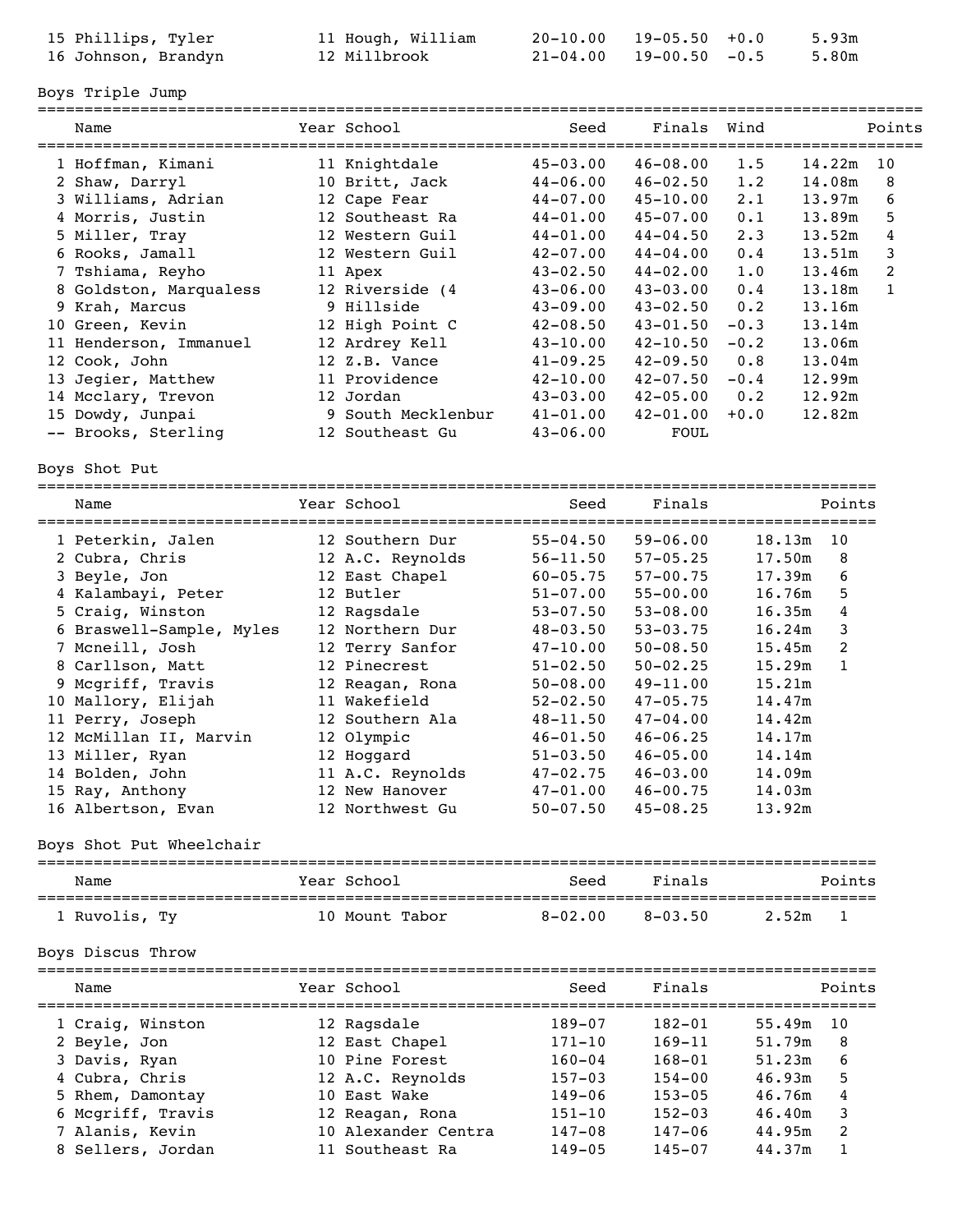| 9 Robinson, Ronnie                          | 10 Southeast Gu                                                     |            | $139 - 07$                                     | 143-07     | 43.76m                   |        |
|---------------------------------------------|---------------------------------------------------------------------|------------|------------------------------------------------|------------|--------------------------|--------|
| 10 Aatnite, Bajon                           | 12 Riverside (4                                                     |            | 145-11                                         | $139 - 01$ | 42.39m                   |        |
| 11 Obame, Christian                         | 12 Broughton                                                        |            | $150 - 07$                                     | $138 - 09$ | 42.29m                   |        |
| 12 Mallory, Elijah                          | 11 Wakefield                                                        |            | 147-04                                         | $137 - 02$ | 41.80m                   |        |
| 13 Campbell, Sam                            | 9 West Johnsto                                                      |            | $150 - 01$                                     | $136 - 02$ | 41.50m                   |        |
| 14 Freeland, Derrick                        | 11 Mallard Creek                                                    |            | $149 - 03$                                     | $132 - 04$ | 40.33m                   |        |
| 15 Mckirgan, Brock                          | 12 Southern Ala                                                     |            | 134-10                                         | $127 - 06$ | 38.86m                   |        |
| -- Deleon, Jeffrey                          | 12 T.C. Roberson                                                    |            | 144-04                                         | FOUL       |                          |        |
|                                             |                                                                     |            |                                                |            |                          |        |
| Boys Discus Throw Wheelchair                |                                                                     |            |                                                |            |                          |        |
| Name                                        | Year School                                                         |            | ______________________________________<br>Seed | Finals     | ------------------------ | Points |
| 1 Ruvolis, Ty                               | 10 Mount Tabor                                                      |            | $19 - 00$                                      | $15 - 01$  | 4.59m                    | 1      |
|                                             |                                                                     |            |                                                |            |                          |        |
|                                             | Women - Team Rankings - 18 Events Scored<br>======================= |            |                                                |            |                          |        |
| 1) Southeast Raleigh                        | 89                                                                  |            | 2) Wakefield                                   |            | 82                       |        |
| 3) Parkland                                 | 58                                                                  | 4) Apex    |                                                |            | 35                       |        |
| 4) T.C. Roberson                            | 35                                                                  |            | 4) Broughton                                   |            | 35                       |        |
| 7) Western Guilford                         | 30                                                                  |            | 8) Mallard Creek                               |            | 26.50                    |        |
| 9) West Johnston                            | 22                                                                  |            | 10) Providence                                 |            | 20                       |        |
| 10) Clayton                                 | 20                                                                  |            | 12) Mount Tabor                                |            | 19                       |        |
| 13) Cary                                    | 18                                                                  |            | 14) Reagan, Ronald W                           |            | 15.50                    |        |
| 15) Olympic                                 | 13                                                                  |            | 16) Ashley High School                         |            | 12                       |        |
| 16) Panther Creek                           | 12                                                                  | 16) Butler |                                                |            | 12                       |        |
| 19) East Chapel Hill                        | 10                                                                  |            | 19) Sanderson                                  |            | 10                       |        |
| 19) Southwest Guilford                      | 10                                                                  |            | 19) Southeast Guilford                         |            | 10                       |        |
| 23) West Mecklenburg                        | 9                                                                   |            | 23) Pinecrest                                  |            | 9                        |        |
| 23) Ardrey Kell                             | 9                                                                   |            | 26) Grimsley                                   |            | 8                        |        |
| 26) Myers Park                              | 8                                                                   |            | 28) Pine Forest                                |            | 7                        |        |
| 29) Green Hope                              | 6                                                                   |            | 29) Leesville Road                             |            | 6                        |        |
| 31) North Mecklenburg                       | 5                                                                   |            | 31) Southern Durham                            |            | 5                        |        |
| 31) Watauga                                 | 5                                                                   |            | 34) Alexander Central                          |            | 4                        |        |
| 35) High Point Central                      | 3                                                                   |            | 35) Millbrook                                  |            | 3                        |        |
| 35) Dudley                                  | 3                                                                   |            | 38) South Mecklenburg                          |            | 2                        |        |
| 38) Independence                            | 2                                                                   | 38) Garner |                                                |            | 2                        |        |
| 38) Holly Springs                           | 2                                                                   |            | 38) Northern Durham                            |            | 2                        |        |
| 38) Britt, Jack                             | 2                                                                   |            | 44) Hoke County                                |            | 1                        |        |
|                                             | 1                                                                   |            |                                                |            |                          |        |
| 44) East Forsyth                            |                                                                     |            | 44) Riverside (4A)                             |            | 1                        |        |
| 44) Laney                                   | 1                                                                   |            | 44) R.J. Reynolds                              |            | 1                        |        |
| 44) Rocky River                             | 1                                                                   |            |                                                |            |                          |        |
|                                             | Men - Team Rankings - 20 Events Scored                              |            |                                                |            |                          |        |
| 1) Knightdale                               | 68                                                                  |            | 2) Terry Sanford                               |            | 51                       |        |
| 3) Mallard Creek                            | 40                                                                  |            | 4) East Chapel Hill                            |            | 34                       |        |
|                                             |                                                                     |            |                                                |            |                          |        |
| 5) Ragsdale                                 | 32                                                                  | 6) Apex    |                                                |            | 29.50                    |        |
| 7) Southeast Raleigh<br>$0 \times 24 + 700$ | 25<br>20                                                            |            | 8) Wake Forest-Rolesville<br>$101$ Mount mabor |            | 24<br>1 <sub>0</sub>     |        |
|                                             |                                                                     |            |                                                |            |                          |        |

|  | $100 - 100 - 100$    |      | ,                         |       |
|--|----------------------|------|---------------------------|-------|
|  | 7) Southeast Raleigh | 25   | 8) Wake Forest-Rolesville | 24    |
|  | 9) Britt, Jack       | 20   | 10) Mount Tabor           | 19    |
|  | 11) Cary             | 18   | 12) Western Guilford      | 17.60 |
|  | 13) Broughton        | 17   | 13) Pine Forest           | 17    |
|  | 13) Providence       | 17   | $13)$ Z.B. Vance          | 17    |
|  | 13) Scotland         | 17   | 18) T.C. Roberson         | 13    |
|  | 18) A.C. Reynolds    | 13   | 20) Butler                | 12    |
|  | 21) Hillside         | 11   | 21) Southern Durham       | 11    |
|  | 21) Olympic          | 11   | 24) South View            | 10    |
|  | 24) Harnett Central  | 10   | 24) Riverside (4A)        | 10    |
|  | 27) Pinecrest        | 9.50 | 28) Northwest Guilford    | 8.60  |
|  | 29) Smith, E.E.      | 8    | 29) Reagan, Ronald W      | 8     |
|  | 29) Hoke County      | 8    | 29) Garinger              | 8     |
|  | 33) Myers Park       | 7    | 34) Garner                | 6     |
|  | 34) West Charlotte   | 6    | 34) West Johnston         | 6     |
|  |                      |      |                           |       |